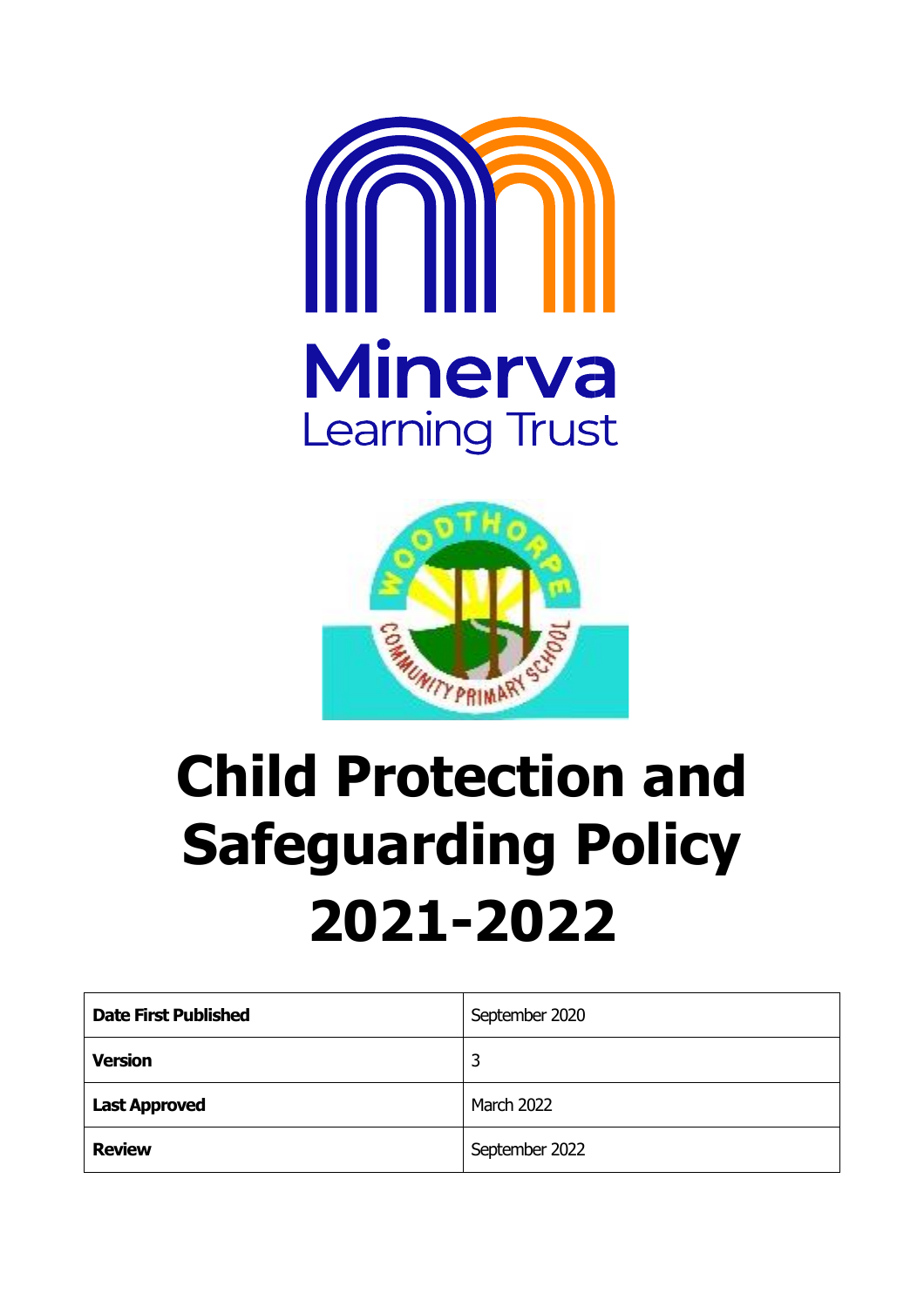# **Contents**

| 1.  |                                                                                                |  |
|-----|------------------------------------------------------------------------------------------------|--|
| 2.  |                                                                                                |  |
| 3.  |                                                                                                |  |
| 4.  |                                                                                                |  |
| 5.  |                                                                                                |  |
|     |                                                                                                |  |
|     |                                                                                                |  |
|     |                                                                                                |  |
|     |                                                                                                |  |
|     |                                                                                                |  |
|     |                                                                                                |  |
|     |                                                                                                |  |
|     |                                                                                                |  |
| 6.  |                                                                                                |  |
|     |                                                                                                |  |
|     | 6.2 Child Sexual Exploitation (CSE) & Children at Risk of Exploitation (CRE) 13                |  |
|     |                                                                                                |  |
|     |                                                                                                |  |
|     | 6.5 The sending of indecent images from one person to another through Digital Media Devices 14 |  |
|     | 6.6 Female Genital Mutilation (FGM) and 'Honour-Based' Abuse (HBA) 15                          |  |
|     |                                                                                                |  |
|     |                                                                                                |  |
|     |                                                                                                |  |
|     |                                                                                                |  |
|     |                                                                                                |  |
|     |                                                                                                |  |
|     |                                                                                                |  |
|     | 6.15 Children with family members in prison and part of the court system  18                   |  |
|     |                                                                                                |  |
|     |                                                                                                |  |
|     | 6.18 Use of the school premises for non-school activities / extra-curricular activities  19    |  |
|     |                                                                                                |  |
| 7.  |                                                                                                |  |
| 7.1 |                                                                                                |  |
| 7.2 |                                                                                                |  |
|     |                                                                                                |  |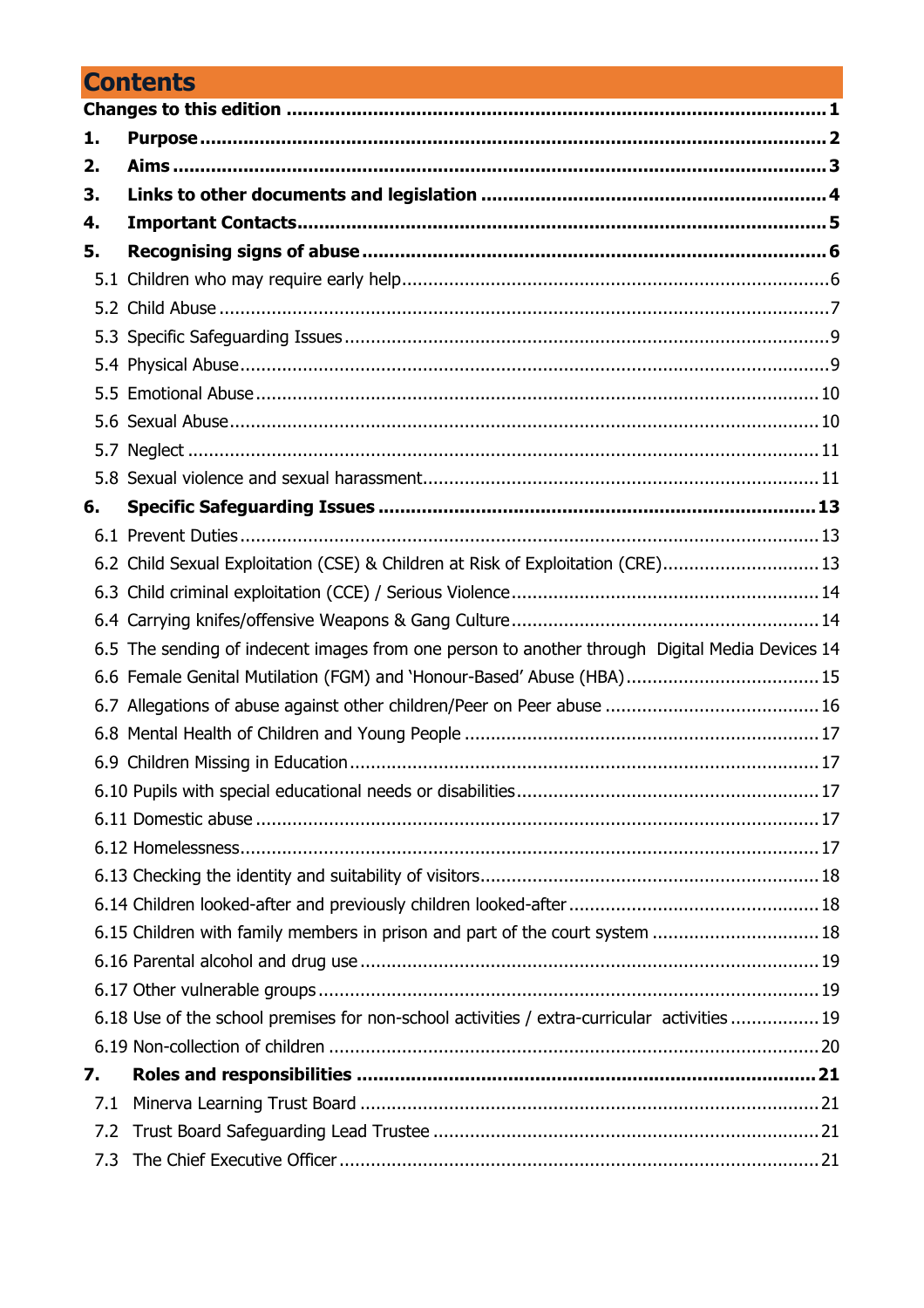| 7.4 |                                                                                       |  |
|-----|---------------------------------------------------------------------------------------|--|
| 7.5 |                                                                                       |  |
| 7.6 |                                                                                       |  |
| 7.7 |                                                                                       |  |
| 8.  |                                                                                       |  |
| 8.1 | If a child is suffering or likely to suffer harm, or in immediate danger24            |  |
| 8.2 |                                                                                       |  |
| 8.3 |                                                                                       |  |
| 8.4 | Consensual & non-consensual sharing of nude and semi-nude images & videos (Sexting)26 |  |
| 8.5 |                                                                                       |  |
| 9.  |                                                                                       |  |
| 10. |                                                                                       |  |
| 11. | Children looked-after and previously looked-after children 29                         |  |
| 12. |                                                                                       |  |
| 13. |                                                                                       |  |
| 14. |                                                                                       |  |
| 15. |                                                                                       |  |
|     |                                                                                       |  |
|     |                                                                                       |  |
|     | 15.3 Use/hire of school/college premises for non-school/college activities 31         |  |
|     |                                                                                       |  |
|     |                                                                                       |  |
|     |                                                                                       |  |
| 16. |                                                                                       |  |
|     |                                                                                       |  |
|     |                                                                                       |  |
| 17. |                                                                                       |  |
| 18. |                                                                                       |  |
|     |                                                                                       |  |
|     |                                                                                       |  |
|     |                                                                                       |  |
|     |                                                                                       |  |
| 19. |                                                                                       |  |
| 20. |                                                                                       |  |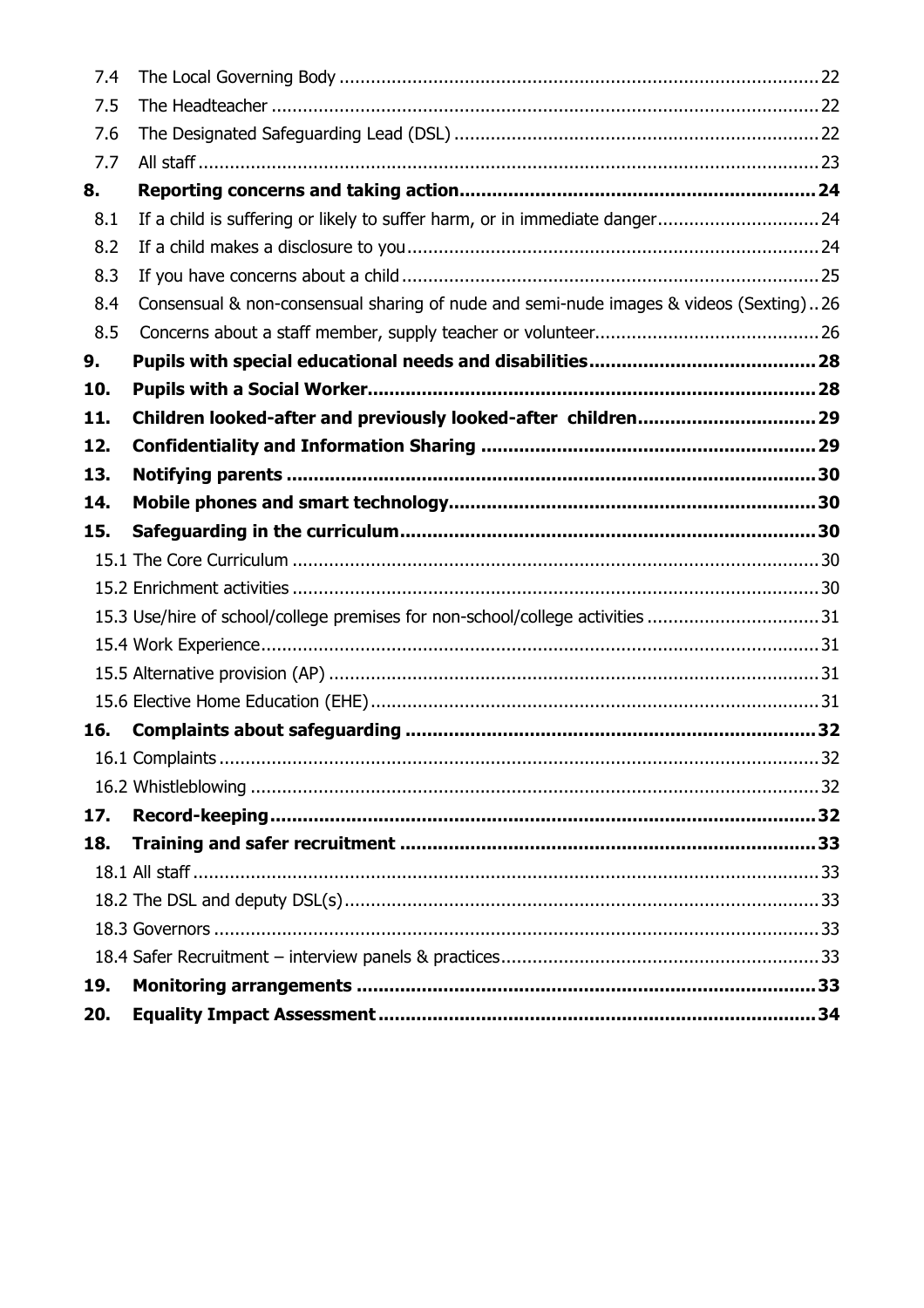# <span id="page-3-0"></span>**Changes to this edition**

**Version 2** - This policy has been updated in January 2022. It represents a significant rewrite to previous versions and consolidates the previous policy and the separate appendix document.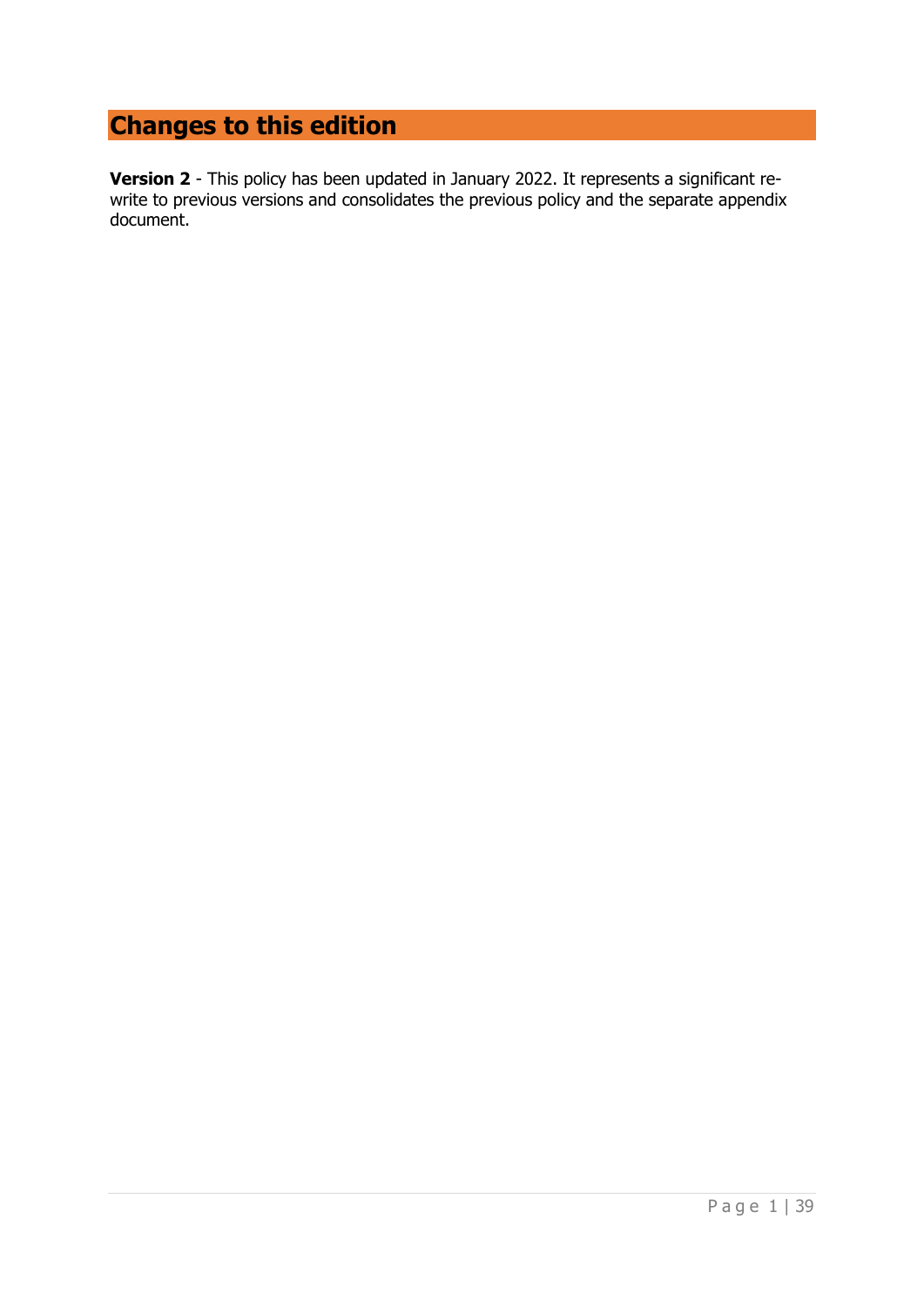## <span id="page-4-0"></span>**1. Purpose**

#### **This policy sets out the Trust wide approach to Safeguarding and Child protection across all our schools and settings.**

Our policy is underpinned by these key principles:

- The protection of children using national, local and school child protection procedures
- Working in partnership and playing an important role in multi-agency safeguarding arrangements as set out by Working Together 2018 (update September 2020)
- Everyone has a clear understanding regarding abuse and neglect in all forms and understands how to identify, respond and report it
- Everyone should feel confident that they can report any safeguarding concern to the school and that these will be dealt with in an appropriate manner
- A child-centred approach: a clear understanding of the needs, wishes, views and voices of children.

There are eight main elements to our policy:

- **Types of abuse:** The types of abuse that are covered by the policy
- **Signs of abuse:** The signs of abuse that that everyone should look out for
- **Reporting:** How to report a concern, who to go to within the school
- **Roles and responsibilities**: In relation to safeguarding
- **Process and procedures:** Expectations with regard to safeguarding
- **Training:** Expectations around training for staff, volunteers and governors
- **Safer recruitment:** Checks and procedures relating to recruitment
- **Implementation:** How the policy will be managed and have its delivery overseen.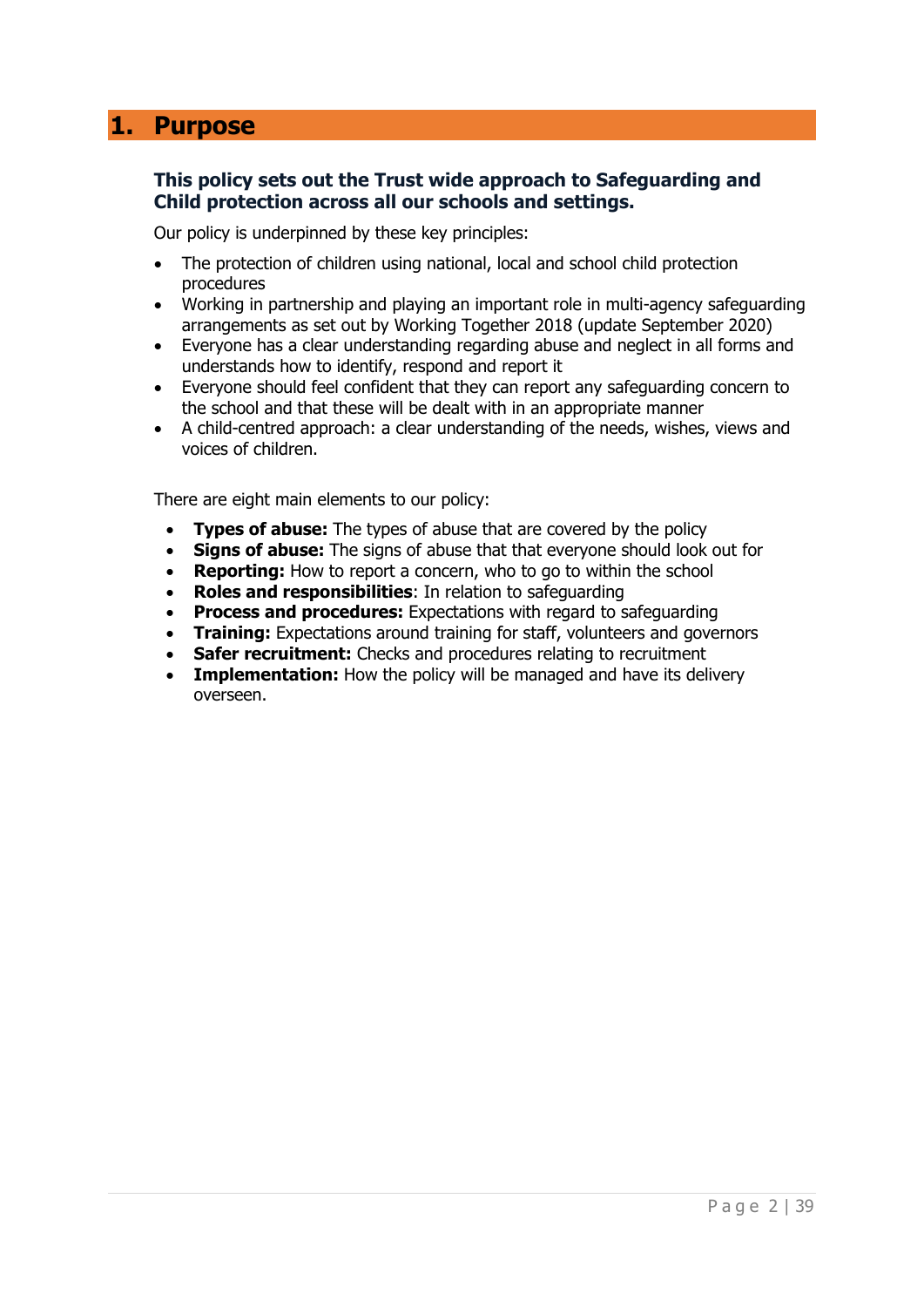## <span id="page-5-0"></span>**2. Aims**

Minerva Learning Trust (MLT), all its employees and volunteers, are committed to promoting the welfare of all children and young people. This policy reflects its responsibilities in ensuring all members of the Trust create a safe environment within which children and young people can learn.

Safeguarding and child protection is everyone's responsibility. This policy applies to all staff, volunteers and trustees in the academy and is consistent with the procedures of the 3 safeguarding partners. These are the CCG (Clinical Commissioning Group), the Police and the Sheffield Safeguarding Children Partnership. Appropriate information sharing, in line with the data protection act and GDPR, across our safeguarding partners is key to the successful implementation of this policy.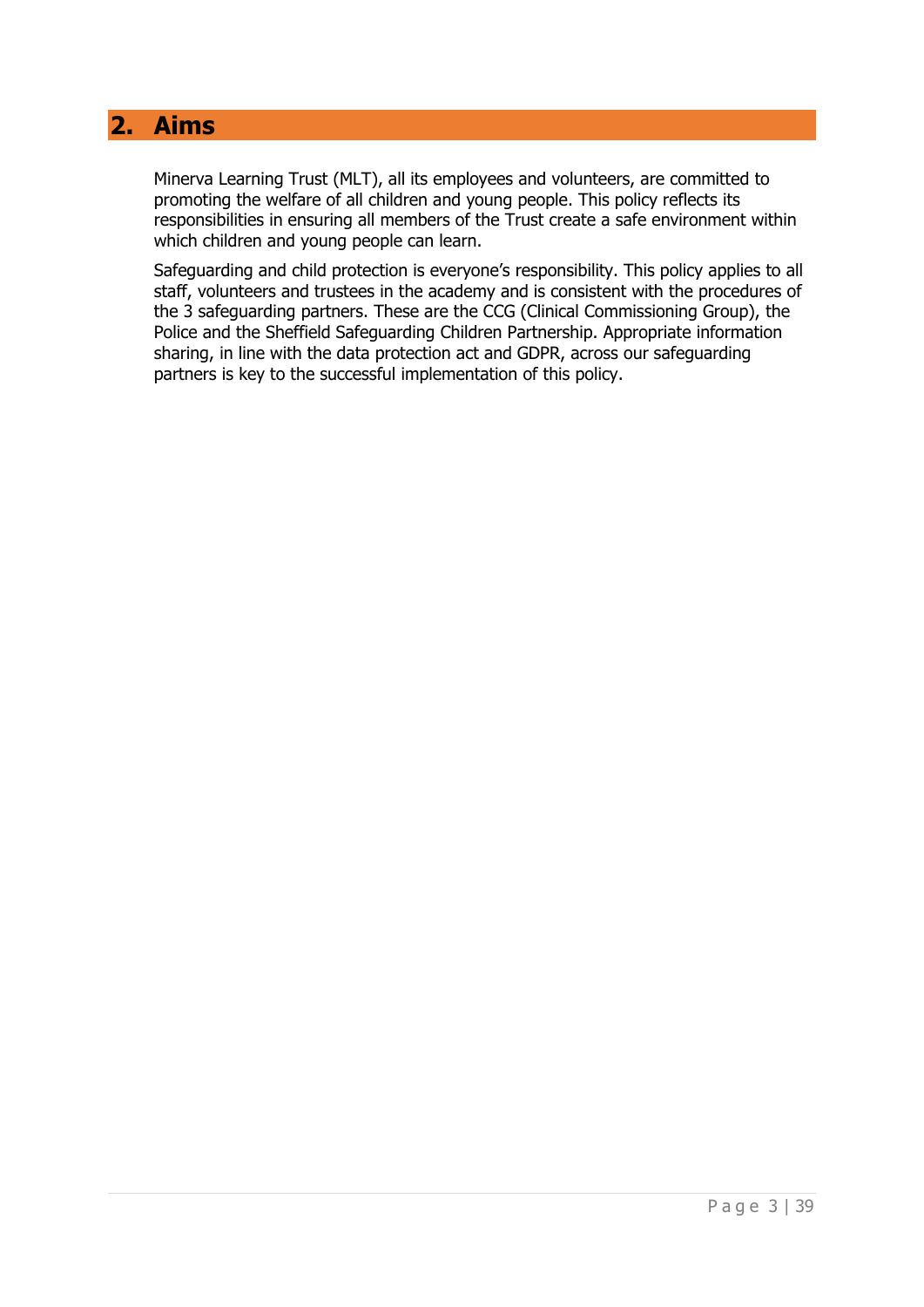## <span id="page-6-0"></span>**3. Links to other documents and legislation**

#### **Trust policies:**

- Behaviour policy
- (Staff) Code of conduct policy
- Complaints procedure
- Health and safety policy
- **SEND policy**
- Attendance policy
- Online safety policy
- Curriculum policy
- Children Looked After policy
- Whistleblowing policy
- Recruitment policy
- Record retention policy
- Low level concerns policy
- Managing allegations against staff

#### **Other legislation and guidance:**

This policy is underpinned and written in reference to the following guidance:

- The Department for Education's statutory guidance Keeping Children Safe in [Education \(2021\)](https://www.gov.uk/government/publications/keeping-children-safe-in-education--2) and [Working Together to Safeguard Children \(2018\),](https://www.gov.uk/government/publications/working-together-to-safeguard-children--2) and the [Governance Handbook.](https://www.gov.uk/government/publications/governance-handbook)
- The arrangements agreed and published by our 3 local safeguarding partners.
- Section 175 of the [Education Act 2002](http://www.legislation.gov.uk/ukpga/2002/32/section/175)
- The DfE [Staffing and Employment Advice for schools](https://assets.publishing.service.gov.uk/government/uploads/system/uploads/attachment_data/file/953345/Staffing_and_employment_advice_for_schools_-_January_2021.pdf) which relates to [The School](http://www.legislation.gov.uk/uksi/2009/2680/contents/made)  [Staffing \(England\) Regulations 2009](http://www.legislation.gov.uk/uksi/2009/2680/contents/made)
- Part 3 of the schedule to the Education (Independent School Standards) [Regulations 2014](http://www.legislation.gov.uk/uksi/2014/3283/schedule/part/3/made)
- [The Children Act 1989](http://www.legislation.gov.uk/ukpga/1989/41) (and [2004 amendment\)](http://www.legislation.gov.uk/ukpga/2004/31/contents)
- Section 5B(11) of the Female Genital Mutilation Act 2003, as inserted by section 74 of the [Serious Crime Act 2015](http://www.legislation.gov.uk/ukpga/2015/9/part/5/crossheading/female-genital-mutilation) and [Statutory guidance on FGM](https://www.gov.uk/government/publications/multi-agency-statutory-guidance-on-female-genital-mutilation)
- [The Rehabilitation of Offenders Act 1974](http://www.legislation.gov.uk/ukpga/1974/53)
- Schedule 4 of the [Safeguarding Vulnerable Groups Act 2006](http://www.legislation.gov.uk/ukpga/2006/47/schedule/4)
- Statutory quidance on the Prevent duty
- [Statutory framework for the early year's foundation stage](https://assets.publishing.service.gov.uk/government/uploads/system/uploads/attachment_data/file/974907/EYFS_framework_-_March_2021.pdf)
- KCSIE now applies to providers of post 16 education, including sixth form colleges, as set out Education and Training (Welfare of Children) Act 2021.
- [Disqualification under the Childcare Act 2006](https://www.gov.uk/government/publications/disqualification-under-the-childcare-act-2006/disqualification-under-the-childcare-act-2006)

This safeguarding policy also reflects Sheffield's agreed multi agency procedures that have been put in place by the three safeguarding partners. Sheffield Children Safeguarding Partnership have developed a comprehensive set of [policies](https://www.safeguardingsheffieldchildren.org/assets/1/full_set_safeguarding_policies___procedures_sheffield_education_settings_sept_21.pdf) and these have been used to inform this policy.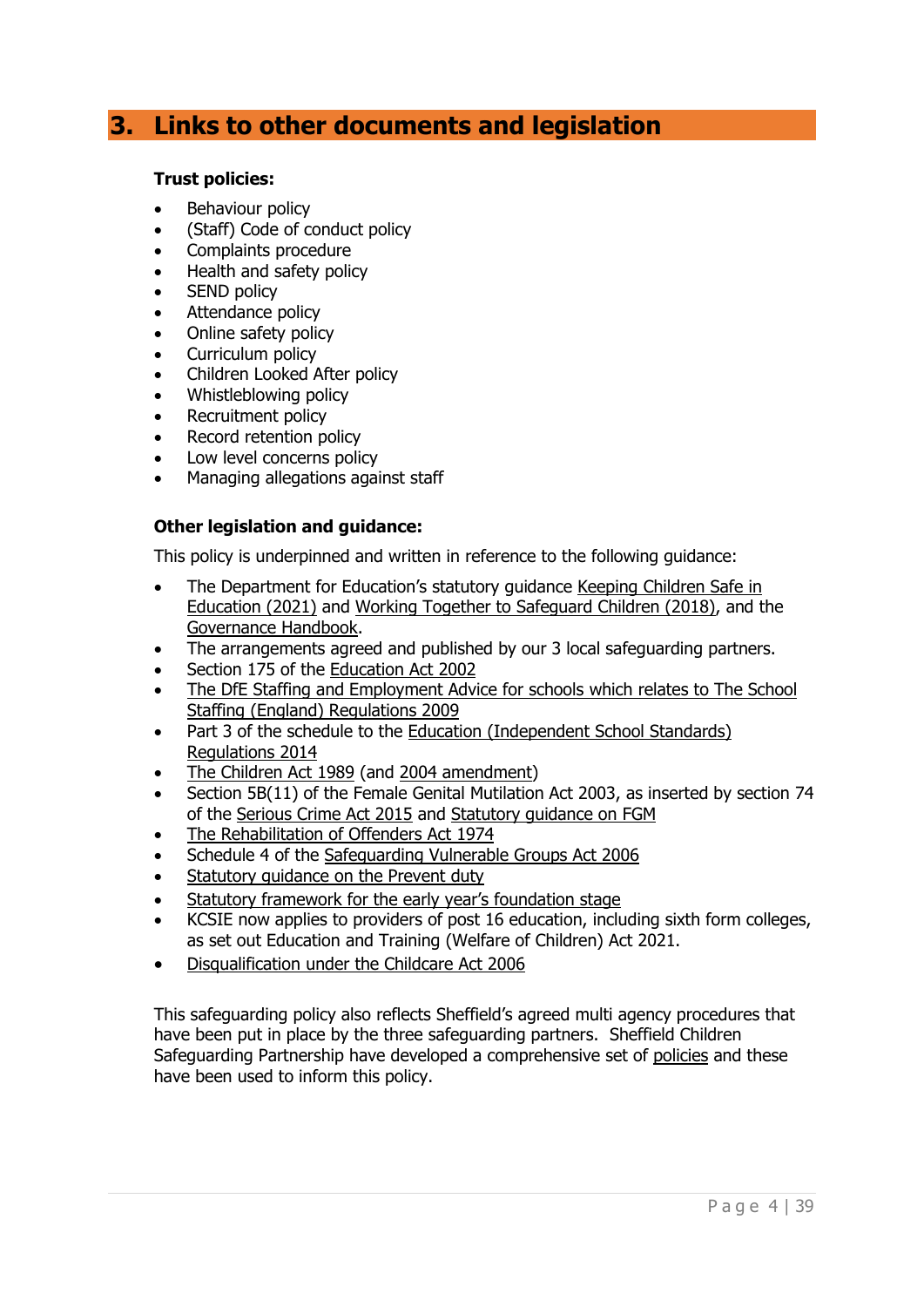# <span id="page-7-0"></span>**4. Important Contacts**

Below are the relevant Safeguarding contact details for Woodthorpe Primary School and other relevant safeguarding contacts.

| Role/ Organisation                                | <b>Name</b>                      | <b>Contact details</b>                                |
|---------------------------------------------------|----------------------------------|-------------------------------------------------------|
| Designated Safeguarding<br>Lead (DSL)             | Dave Smith                       | 0114 2399167                                          |
| Deputy DSL                                        | Karen Bister                     | 0114 2399167                                          |
| Other contactable DSL(s)<br>and/or deputy DSL(s): | Julie Shepherd<br>Under 5's Lead | 0114 2399167                                          |
| Online Safety Lead                                | Victoria Harris                  | 0114 2399167                                          |
| Children Looked-After<br>designated teacher       | Karen Bister                     | 0114 2399167                                          |
| Headteacher                                       | Dave Smith                       | 0114 2399167                                          |
| Local Authority Designated<br>officer (LADO)      | Andrew Adedoyin                  | 0114 2734855,<br>email lado@sheffield.gov.uk          |
| <b>Chief Executive Officer</b>                    | <b>Bev Matthews</b>              | 07805247130<br>bevmatthews@minervalearningtrust.co.uk |
| <b>Chair of Trust Board</b>                       | Ed Wydenbach                     | ewydenbach@minervalearningtrust.co.uk                 |
| Chair of Local Governing<br>Body                  | <b>Grant Walker</b>              | 0114 2399167                                          |
| Lead Local Governor -<br>Safeguarding             | Andrew Rathbone                  | 01142399167                                           |
| Lead Trustee for<br>Safeguarding                  | Genny Bradley                    | gbradley@minervalearningtrust.co.uk                   |
| Chair of Minerva Learning<br>Trust                | Ed Wydenbach                     | ewydenbach@minervalearningtrust.co.uk                 |
| Sheffield Safeguarding Hub <sup>1</sup>           |                                  | 0114 2734855                                          |
| Channel helpline (Prevent<br>Strategy)            |                                  | 020 7340 7264<br>Counter.extremism@education.gov.uk   |
| <b>NSPCC</b>                                      | National Helpline                | 0808 800 5000                                         |
| ChildLine                                         | National Helpline                | 0800 11 11                                            |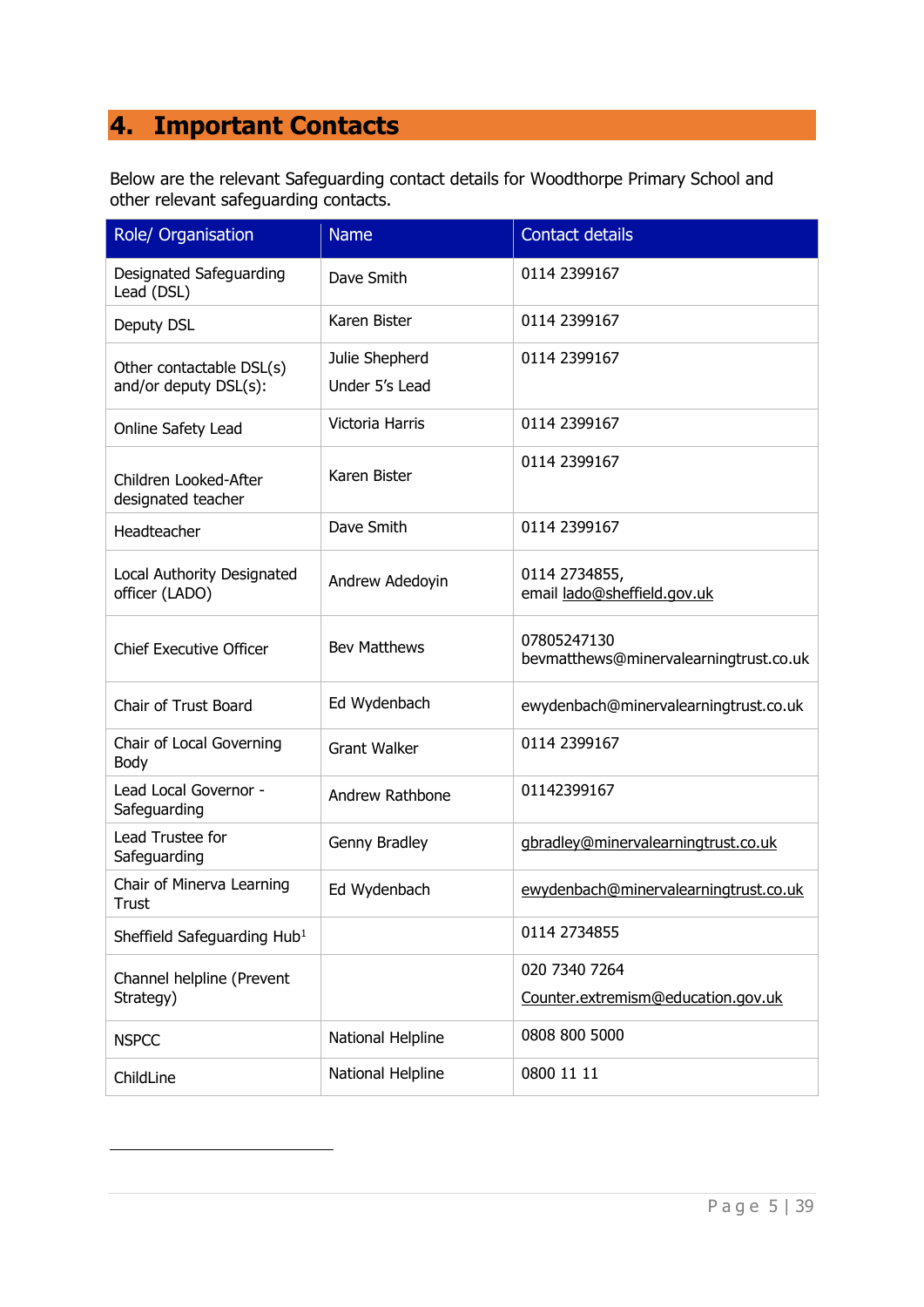| Role/ Organisation                                 | <b>Name</b>       | Contact details |
|----------------------------------------------------|-------------------|-----------------|
| Child Exploitation and Online<br>Protection (CEOP) | National Helpline | 0370 496 7622   |

## <span id="page-8-0"></span>**5. Recognising signs of abuse**

#### <span id="page-8-1"></span>**5.1 Children who may require early help**

All staff, governors and volunteers, working within the academy should be alert to the potential need for early help for children, following the procedures identified for initiating early help using the local and current Sheffield Safeguarding Partnership Threshold.

Some children have an increased risk of abuse, and additional barriers can exist for some children with respect to recognising or disclosing it. We are committed to antidiscriminatory practice and recognise children's diverse circumstances. We ensure that all children have the same protection, regardless of any barriers they may face. Any child may benefit from early help, but all school/college staff need to be alert to the potential need for early help for a child/children who:

- Are disabled and have specific additional needs
- Have special educational needs
- Have English as an additional language
- Are a young carer
- Are looked after or previously looked after
- Are privately fostered
- Have returned home to their family from care
- Are showing signs of engaging in anti-social or criminal behaviour
- Are in a family circumstance presenting challenges for the child, such as substance abuse, adult mental health, and domestic violence
- Are showing early signs of abuse and/or neglect
- Are showing signs of displaying behaviour or views that are considered to be extreme
- Are misusing drugs or alcohol themselves
- Are not attending school or are at risk of exclusion from school
- Frequently go missing/goes missing from care or from home
- Are at risk of modern slavery, trafficking, exploitation, radicalised
- Has a mental health need
- May experience discrimination due to their race, ethnicity, religion, gender identification or sexuality
- Are at risk of FGM, sexual exploitation, or forced marriage
- Are asylum seekers
- Are showing signs of being drawn in to anti-social or criminal behaviour, including gang involvement and the association with organized crimes groups or county lines
- Have a family member in prison or is affected by parental offending
- Are persistently absent from education, including persistent absences for part of the school day
- Are accessing alternative provision.

If early help is appropriate, the DSL will generally lead on liaising with other agencies and setting up an inter-agency assessment as appropriate. Staff may be required to support other agencies and professionals in an early help assessment, in some cases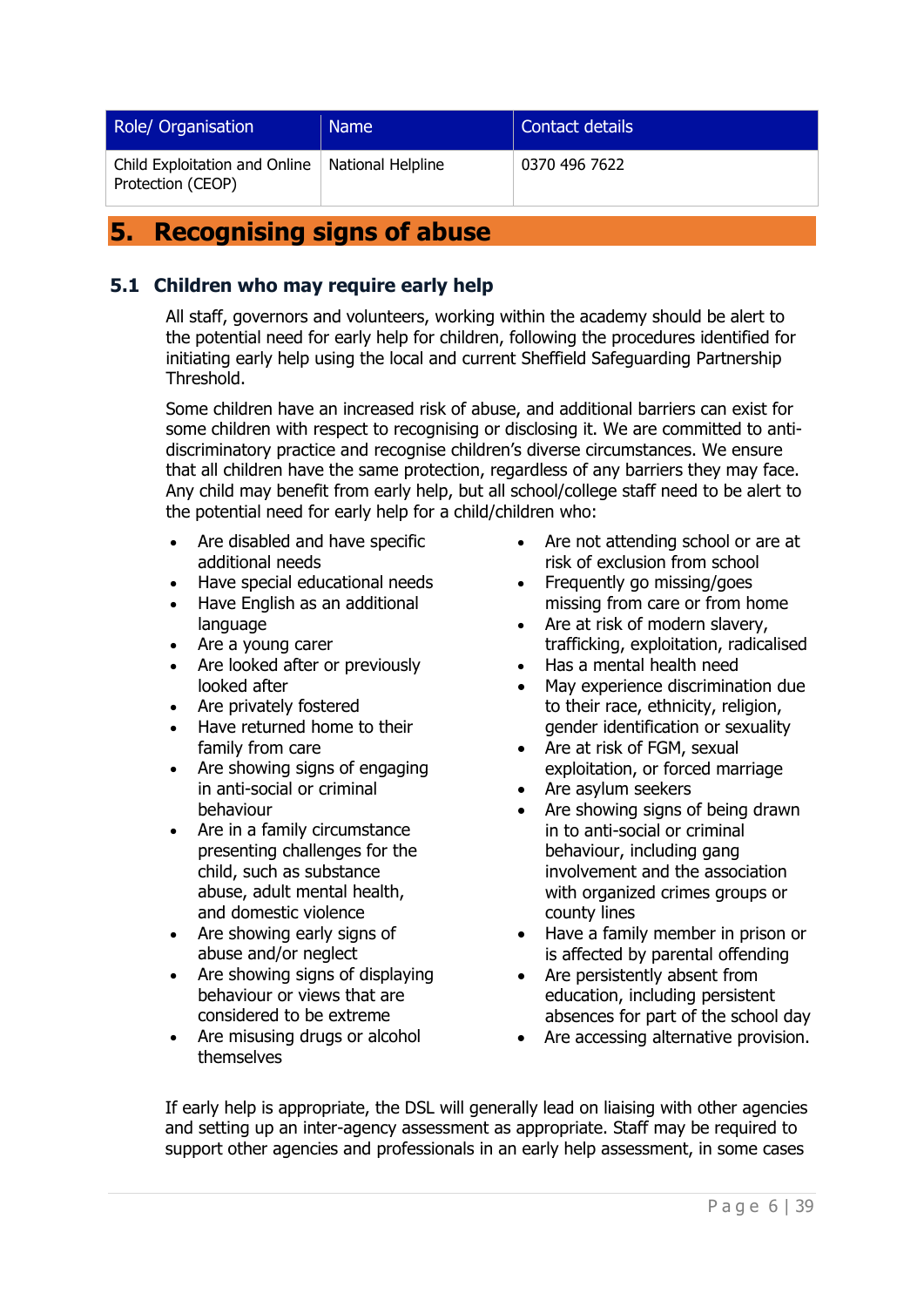acting as the lead practitioner. Further information on the Sheffield procedure for Early help can be found [here.](https://www.safeguardingsheffieldchildren.org/assets/1/early_help_sept_21.pdf)

The DSL will keep the case under constant review and the school will consider a referral to local authority children's social care if the situation does not seem to be improving. Timelines of interventions will be monitored and reviewed.

#### <span id="page-9-0"></span>**5.2 Child Abuse**

In relation to children, safeguarding and promoting their welfare is defined as:

- Protecting children from maltreatment.
- Preventing impairment of children's health or development.
- Ensuring that children are growing up in circumstances consistent with the provision of safe and effective care.
- Taking action to enable all children to have the best outcomes.

For the purposes of this policy, "abuse" is defined as a form of maltreatment of a child which involves inflicting harm or failing to act to prevent harm. Children may be abused in a family, institutional or community setting by those known to them or by others, e.g. via the internet. Abuse can take place wholly online, or technology may be used to facilitate offline abuse. Children may be abused by one or multiple adults or other children.

There are four types of child abuse as defined in 'Keeping Children Safe in Education' (2021):

- **Physical Abuse** is defined as a form of abuse which may involve actions such as hitting, shaking, throwing, poisoning, burning or scalding, drowning, suffocating, or otherwise causing physical harm to a child. Physical abuse can also be caused when a parent fabricates the symptoms of, or deliberately induces, illness in a child.
- **Emotional Abuse** is defined as the persistent emotional maltreatment of a child such as to cause severe and adverse effects on the child's emotional development. This may involve conveying to a child that they are worthless, unloved, inadequate, or valued only insofar as they meet the needs of another person. It may include not giving the child the opportunities to express their views, deliberately silencing them, 'making fun' of what they say or how they communicate.

It may feature age or developmentally inappropriate expectations being imposed on children, such as interactions that are beyond their developmental capability, overprotection and limitation of exploration and learning, or preventing the child from participating in normal social interaction. It may involve seeing or hearing the ill-treatment of another. It may involve serious bullying, including cyberbullying, causing the child to frequently feel frightened or in danger, or the exploitation or corruption of children. Some level of emotional abuse is involved in all types of maltreatment of a child, but it may also occur alone.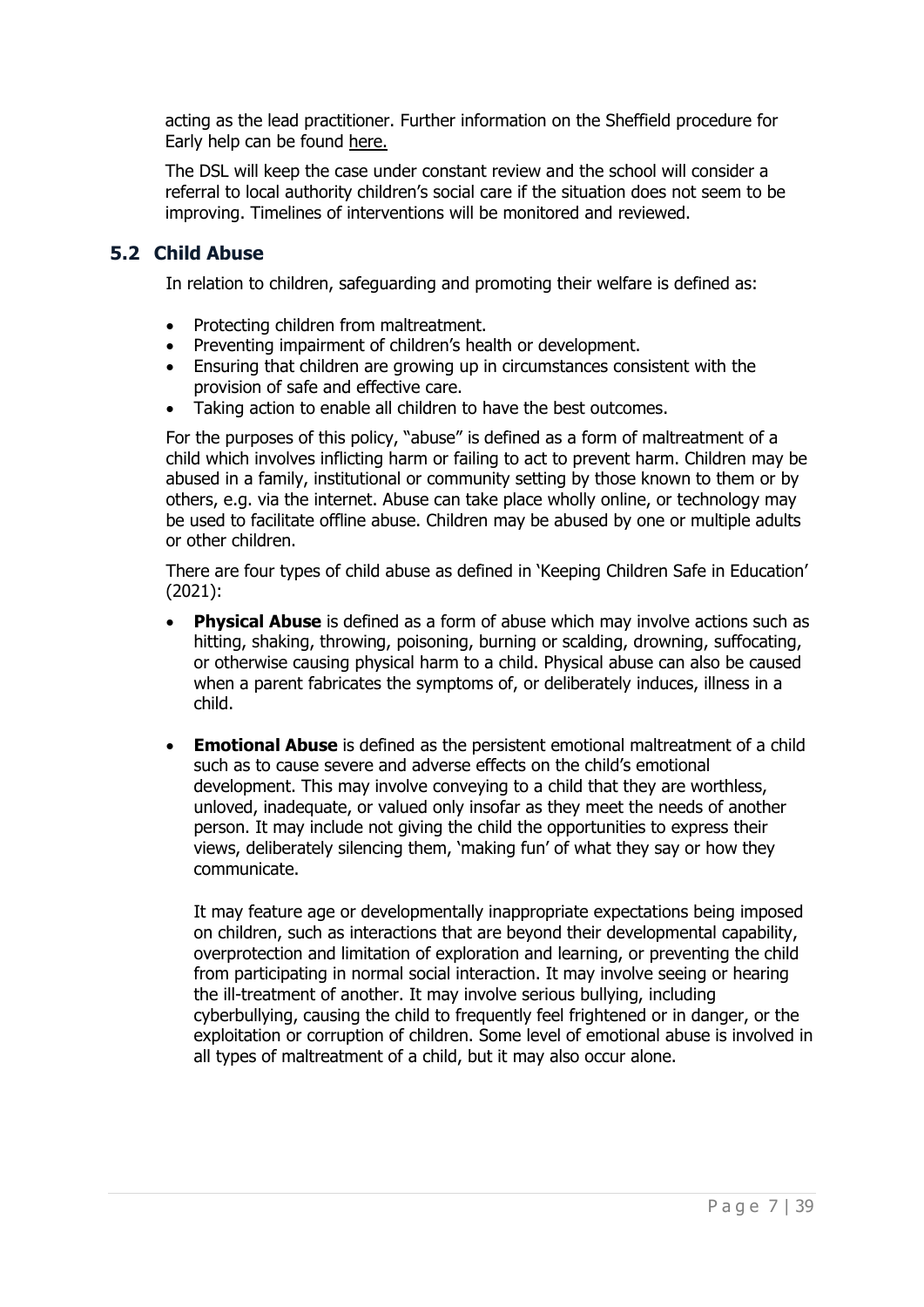- **Sexual Abuse** is defined as abuse that involves forcing or enticing a child to take part in sexual activities, not necessarily involving violence, and regardless of whether the child is aware of what is happening. This may involve physical contact, including assault by penetration, or non-penetrative acts, such as masturbation, kissing, rubbing, and touching outside of clothing. It may also include non-contact activities, such as involving children in looking at, or in the production of, sexual images, encouraging children to behave in sexually inappropriate ways, or grooming a child in preparation for abuse. Sexual abuse can be perpetrated by people of any gender and age.
- **Neglect** is defined as the persistent failure to meet a child's basic physical and/or psychological needs, likely to result in serious impairment of a child's health or development. This may involve a parent or carer failing to provide a child with adequate food, clothing or shelter (including exclusion from home or abandonment); failing to protect a child from physical or emotional harm or danger; failing to ensure adequate supervision (including through the use of inappropriate caregivers); or failing to ensure access to appropriate medical care or treatment. It may also include neglect of, or unresponsiveness to, a child's basic emotional needs.

All staff should be aware of the indicators of abuse and neglect, and that abuse, neglect and other safeguarding issues are rarely standalone events that can be given a specific label, and multiple issues often overlap one another; therefore, staff will be vigilant and always raise concerns with the DSL.

All staff, especially the DSL and deputy DSL(s), need to be aware that safeguarding incidents and/or behaviours can be associated with factors outside the school and/or can occur between children outside of these environments; this includes being aware that pupils can at risk of abuse or exploitation in situations outside their families (extra-familial harms).

Bullying and forms of bullying on- and off-line including prejudice based and cyber bullying is also abusive and will include at least one or more, of the defined categories of abuse above. All staff should be aware that technology is a significant component in many safeguarding and wellbeing issues, including online abuse, cyberbullying, and the sharing of indecent images.

Further information about different types of abuse is provided in the sections below.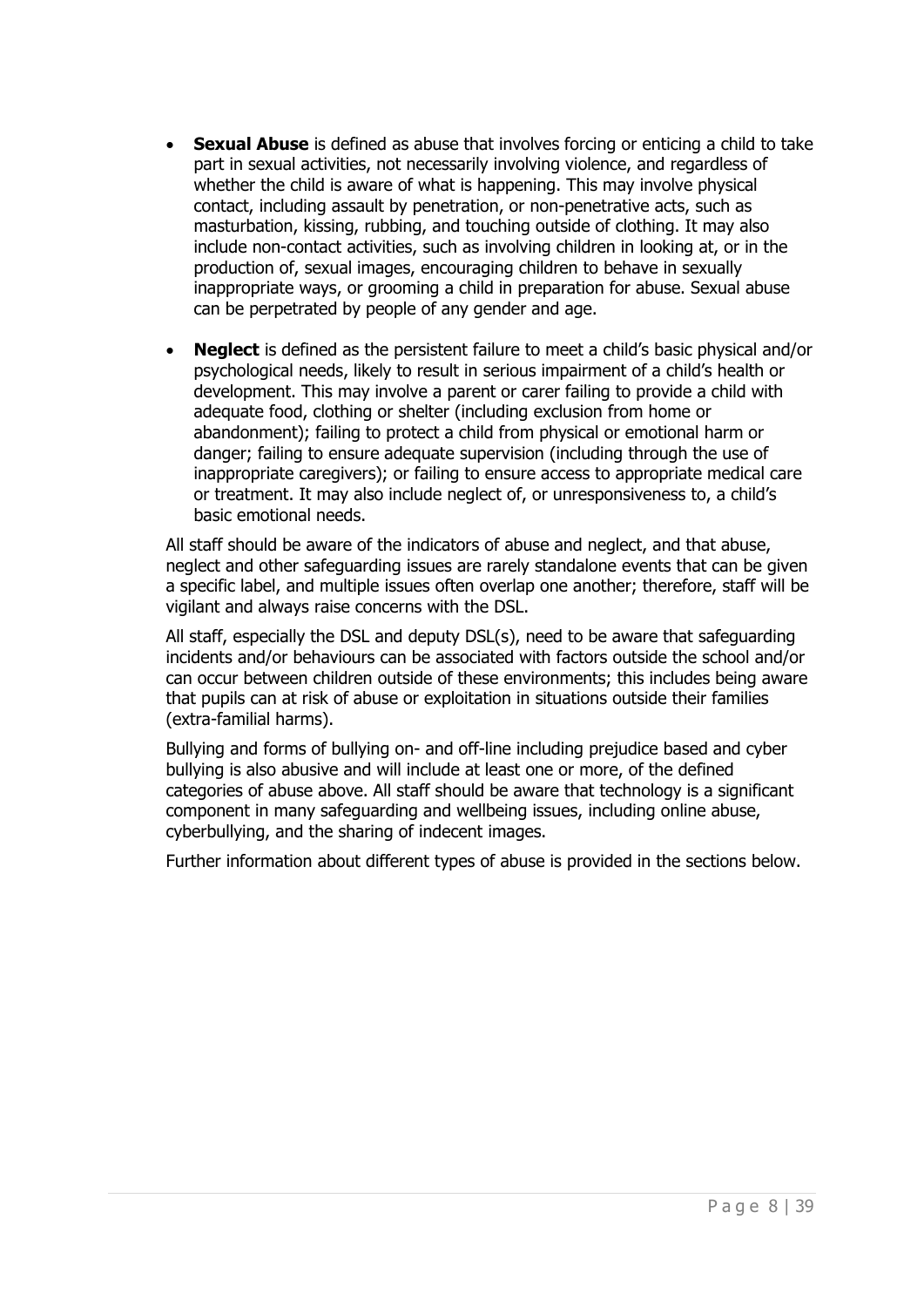#### <span id="page-11-0"></span>**5.3 Specific Safeguarding Issues**

There are specific issues that have become critical issues in safeguarding. The school will endeavour to ensure their staff, governors and volunteers are familiar with these issues, namely:

- Bullying including cyber bullying
- Child Sexual Exploitation (CSE) and as defined by Working Together 2018 (Update September 2020)
- Children at risk of criminal exploitation (CRE) as defined by local safeguarding partnership procedures
- Domestic Violence
- Drugs
- Fabricated or induced illness
- Faith abuse
- Female Genital Mutilation (FGM)
- Forced Marriage
- Gangs and Youth Violence
- Gender based violence/Violence against women and girls (VAWG)
- Hate
- Mental Health
- Private Fostering
- Preventing Radicalisation
- On line abuse/Sexting
- Teenage Relationship abuse
- Trafficking
- Missing children and vulnerable adults
- Child sexual abuse within the family
- Poor parenting, particularly in relation to babies and young children

The school has a zero-tolerance approach to abuse, including peer-on-peer abuse.

#### <span id="page-11-1"></span>**5.4 Physical Abuse**

Most children will collect cuts and bruises and injuries, and these should always be interpreted in the context of the child's medical / social history, developmental stage and the explanation given. Most accidental bruises are seen over bony parts of the body, e.g. elbows, knees, shins, and are often on the front of the body. Some children, however, will have bruising that is more than likely inflicted rather than accidental.

Important indicators of physical abuse are bruises or injuries that are either unexplained or inconsistent with the explanation given; these can often be visible on the 'soft' parts of the body where accidental injuries are unlikely, e g, cheeks, abdomen, back and buttocks. A delay in seeking medical treatment when it is obviously necessary is also a cause for concern.

The physical signs of abuse may include:

- Unexplained bruising, marks or injuries on any part of the body
- Multiple bruises- in clusters, often on the upper arm, outside of the thigh
- Cigarette burns
- Human bite marks
- Broken bones
- Scalds, with upward splash marks.
- Multiple burns with a clearly demarcated edge.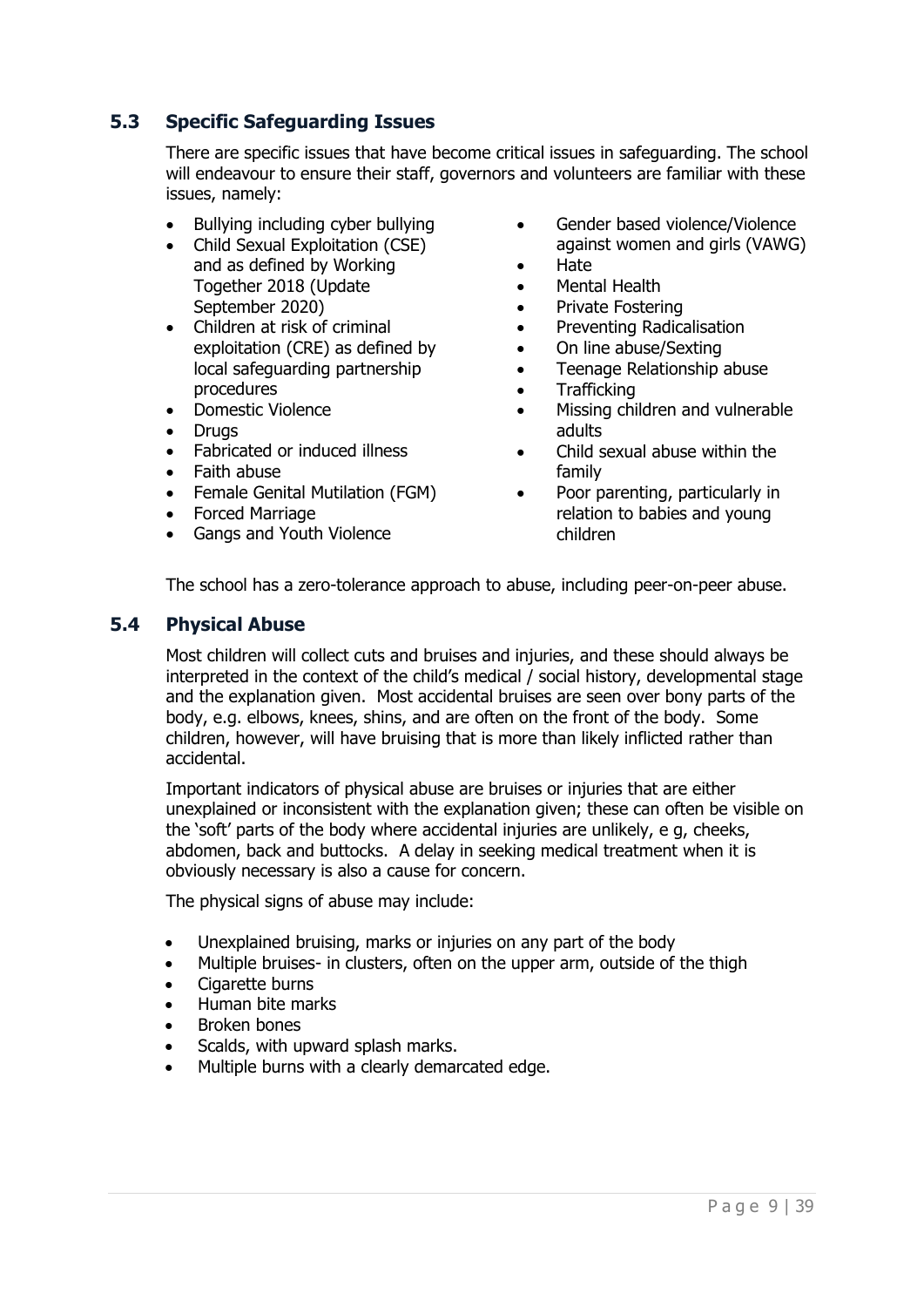Changes in behaviour that can also indicate physical abuse:

- Fear of parents being approached for an explanation
- Aggressive behaviour or severe temper outbursts
- Flinching when approached or touched
- Reluctance to get changed, for example in hot weather
- **Depression**
- Withdrawn behaviour
- Running away from home.

#### <span id="page-12-0"></span>**5.5 Emotional Abuse**

Emotional abuse can be difficult to identify as there are often no outward physical signs. Indications may be a developmental delay due to a failure to thrive and grow, however, children who appear well-cared for may nevertheless be emotionally abused by being taunted, put down or belittled. They may receive little or no love, affection or attention from their parents or carers. Emotional abuse can also take the form of children not being allowed to mix or play with other children.

Changes in behaviour which can indicate emotional abuse include:

- Neurotic behaviour e.g. sulking, hair twisting, rocking
- Being unable to play
- Fear of making mistakes
- Sudden speech disorders
- Self-harm
- Fear of parent being approached regarding their behaviour
- Developmental delay in terms of emotional progress

#### <span id="page-12-1"></span>**5.6 Sexual Abuse**

It is recognised that there is underreporting of sexual abuse with in the family. All staff and volunteers should play a crucial role in identifying / reporting any concerns that they may have through, for example, the observation and play of younger children and understanding the indicators of behaviour in older children which may be underlining of such abuse.

All staff and volunteers should be aware that adults, who may be men, women or other children, who use children to meet their own sexual, needs abuse both girls and boys of all ages. Indications of sexual abuse may be physical or from the child's behaviour. In all cases, children who tell about sexual abuse do so because they want it to stop. It is important, therefore, that they are listened to and taken seriously.

The physical signs of sexual abuse may include:

- Pain or itching in the genital area
- Bruising or bleeding near genital area
- Sexually transmitted disease
- Vaginal discharge or infection
- Stomach pains
- Discomfort when walking or sitting down
- Pregnancy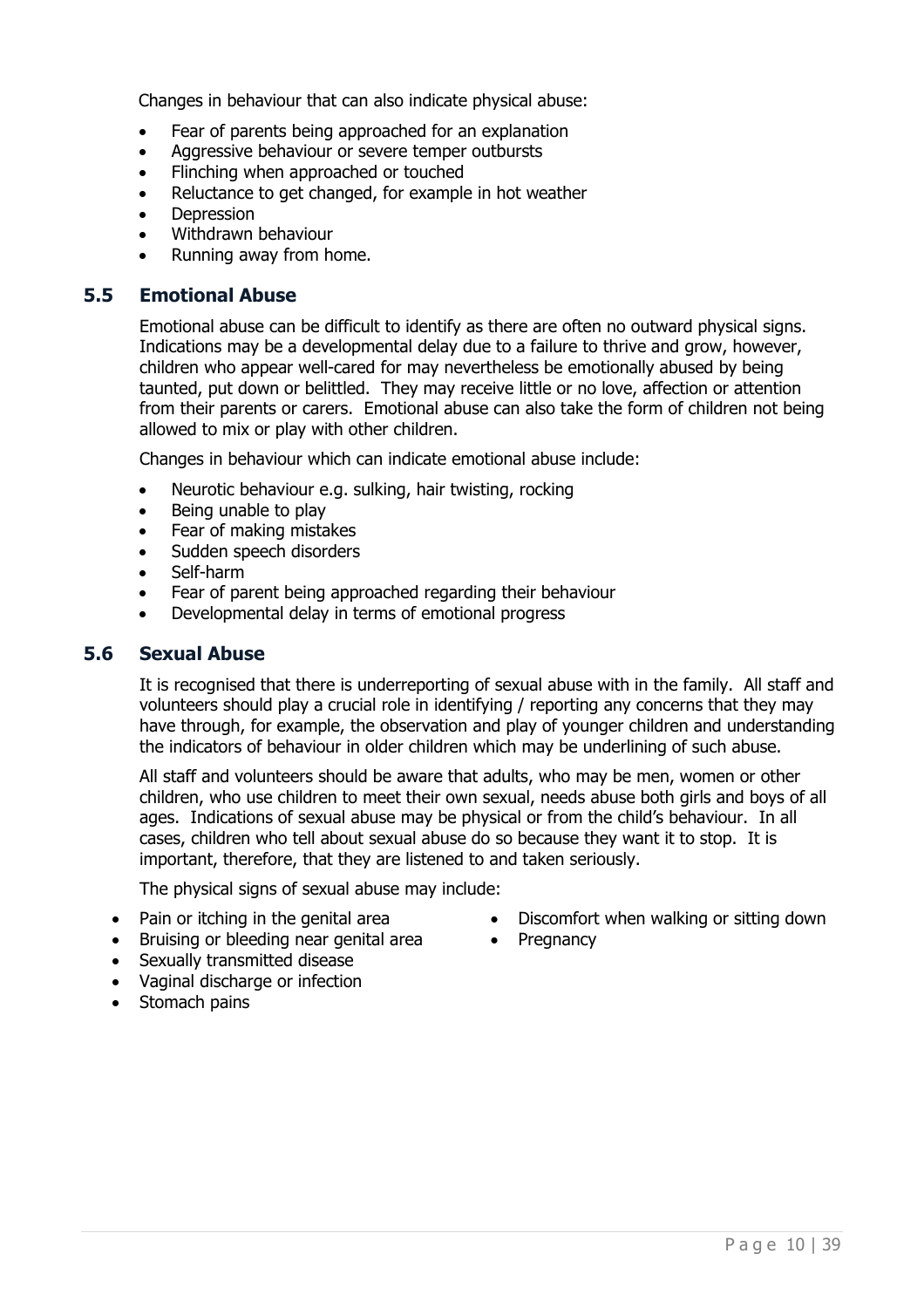Changes in behaviour which can also indicate sexual abuse include:

- Sudden or unexplained changes in behaviour e.g. becoming aggressive or withdrawn
- Fear of being left with a specific person or group of people
- Having nightmares
- Running away from home
- Sexual knowledge which is beyond their age, or developmental level
- Sexual drawings or language
- Bedwetting
- Eating problems such as overeating or anorexia
- Self-harm or mutilation, sometimes leading to suicide attempts
- Saying they have secrets they cannot tell anyone about
- Substance or drug abuse
- Suddenly having unexplained sources of money
- Not allowed to have friends (particularly in adolescence)
- Acting in a sexually explicit way towards adult

#### <span id="page-13-0"></span>**5.7 Neglect**

It can be difficult to recognise neglect, however its effects can be long term and damaging for children. Neglect is the ongoing failure to meet a child's basic needs and the most common form of child abuse. A child might be left hungry or dirty, or without proper clothing, shelter, supervision or health care. This can put children and young people in danger. And it can also have long term effects on their physical and mental wellbeing.

The physical signs of neglect may include:

- Being constantly dirty or 'smelly'.
- Constant hunger, sometimes stealing food from other children.
- Losing weight, or being constantly underweight.
- Inappropriate or dirty clothing.

Neglect may be indicated by changes in behaviour which may include:

- Mentioning being left alone or unsupervised.
- Not having many friends.
- Complaining of being tired all the time.
- Not requesting medical assistance and/or failing to attend appointments.

#### <span id="page-13-1"></span>**5.8 Sexual violence and sexual harassment**

For the purposes of this policy, "consent" is defined as having the freedom and capacity to choose to engage in sexual activity. Consent may be given to one sort of sexual activity but not another, and can be withdrawn at any time during sexual activity and each time activity occurs. A person only consents to a sexual activity if they agree by choice to that activity, and has the freedom and capacity to make that choice. Children under the age of 13 can never consent to any sexual activity. The age of consent is 16.

Sexual violence refers to the following offences as defined under the Sexual Offences Act 2003:

• **Rape:** A person (A) commits an offence of rape if they intentionally penetrate the vagina, anus or mouth of another person (B) with their penis, B does not consent to the penetration, and A does not reasonably believe that B consents.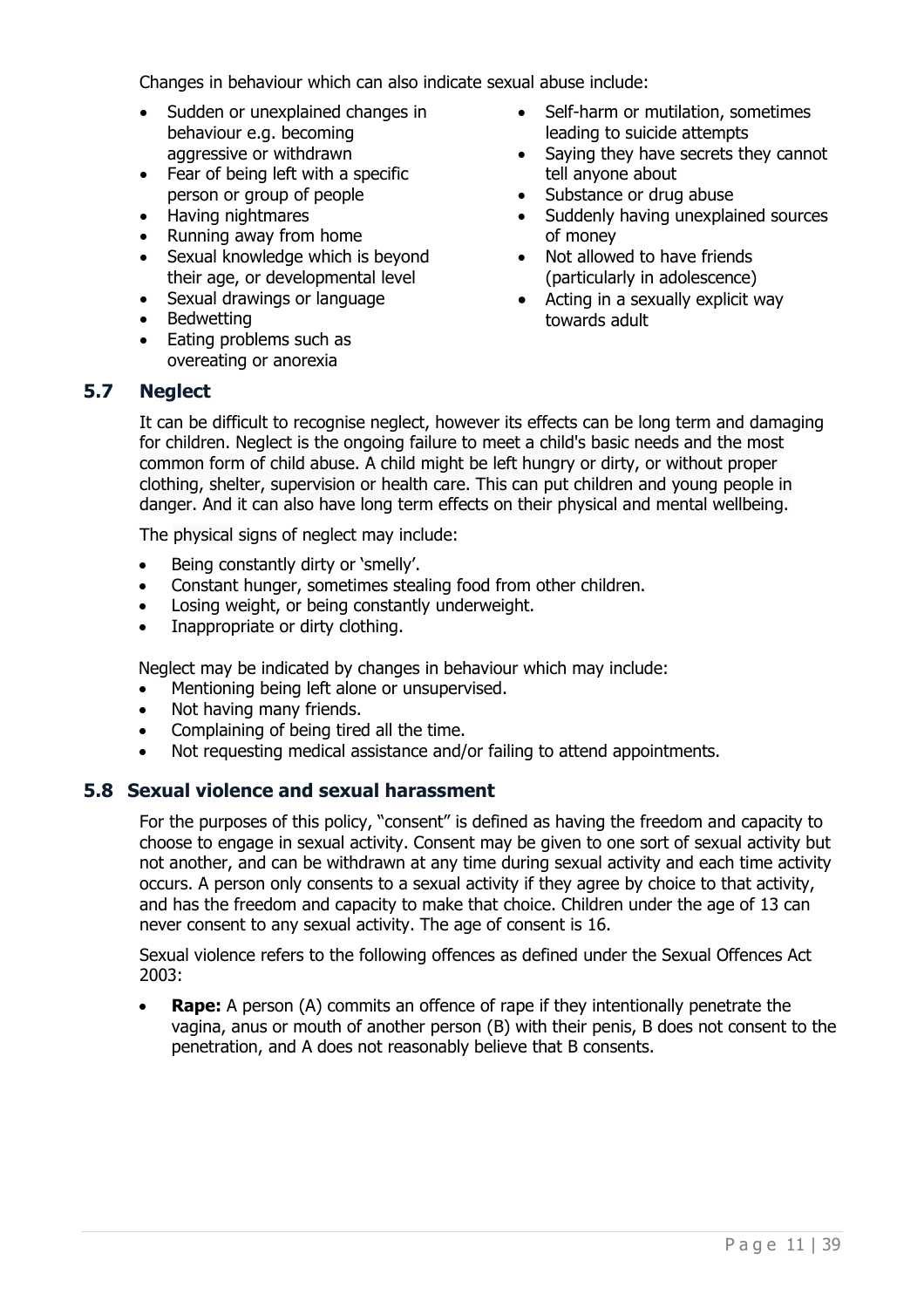- **Assault by penetration:** A person (A) commits an offence if they intentionally penetrate the vagina or anus of another person (B) with a part of their body or anything else, the penetration is sexual, B does not consent to the penetration, and A does not reasonably believe that B consents.
- **Sexual assault:** A person (A) commits an offence of sexual assault if they intentionally touch another person (B), the touching is sexual, B does not consent to the touching, and A does not reasonably believe that B consents.
- **Causing someone to engage in sexual activity without consent:** A person (A) commits an offence if they intentionally cause another person (B) to engage in an activity, the activity is sexual, B does not consent to engaging in the activity, and A does not reasonably believe that B consents. This could include forcing someone to strip, touch themselves sexually, or to engage in sexual activity with a third party.

Sexual harassment refers to unwanted conduct of a sexual nature that occurs online or offline, inside or outside of school. Sexual harassment is likely to violate a pupil's dignity, make them feel intimidated, degraded or humiliated, and create a hostile, offensive, or sexualised environment. If left unchallenged, sexual harassment can create an atmosphere that normalises inappropriate behaviour and may lead to sexual violence. Sexual harassment can include, but is not limited to:

- Sexual comments, such as sexual stories, lewd comments, sexual remarks about clothes and appearance, and sexualised name-calling.
- Sexual "jokes" and taunting.
- Physical behaviour, such as deliberately brushing against someone, interfering with someone's clothes, and displaying images of a sexual nature.
- Online sexual harassment, which may be standalone or part of a wider pattern of sexual harassment and/or sexual violence. This includes:
	- − The consensual and non-consensual sharing of nude and semi-nude images and/or videos.
	- − Sharing unwanted explicit content.
	- − Up skirting.
	- − Sexualised online bullying.
	- − Unwanted sexual comments and messages, including on social media.
	- − Sexual exploitation, coercion, and threats.

For the purposes of this policy, "up skirting" refers to the act, as identified the Voyeurism (Offences) Act 2019, of taking a picture or video under another person's clothing, without their knowledge or consent, with the intention of viewing that person's genitals or buttocks, with or without clothing, to obtain sexual gratification, or cause the victim humiliation, distress or alarm. Up skirting is a criminal offence. Anyone, including pupils and staff, of any gender can be a victim of up skirting.

For the purposes of this policy, the "consensual and non-consensual sharing of nude and semi-nude images and/or videos", colloquially known as "sexting", is defined as the sharing between pupils of sexually explicit content, including indecent imagery. For the purposes of this policy, "indecent imagery" is defined as an image which meets one or more of the following criteria:

- Nude or semi-nude sexual posing
- A child touching themselves in a sexual way
- Any sexual activity involving a child
- Someone hurting a child sexually
- Sexual activity that involves animals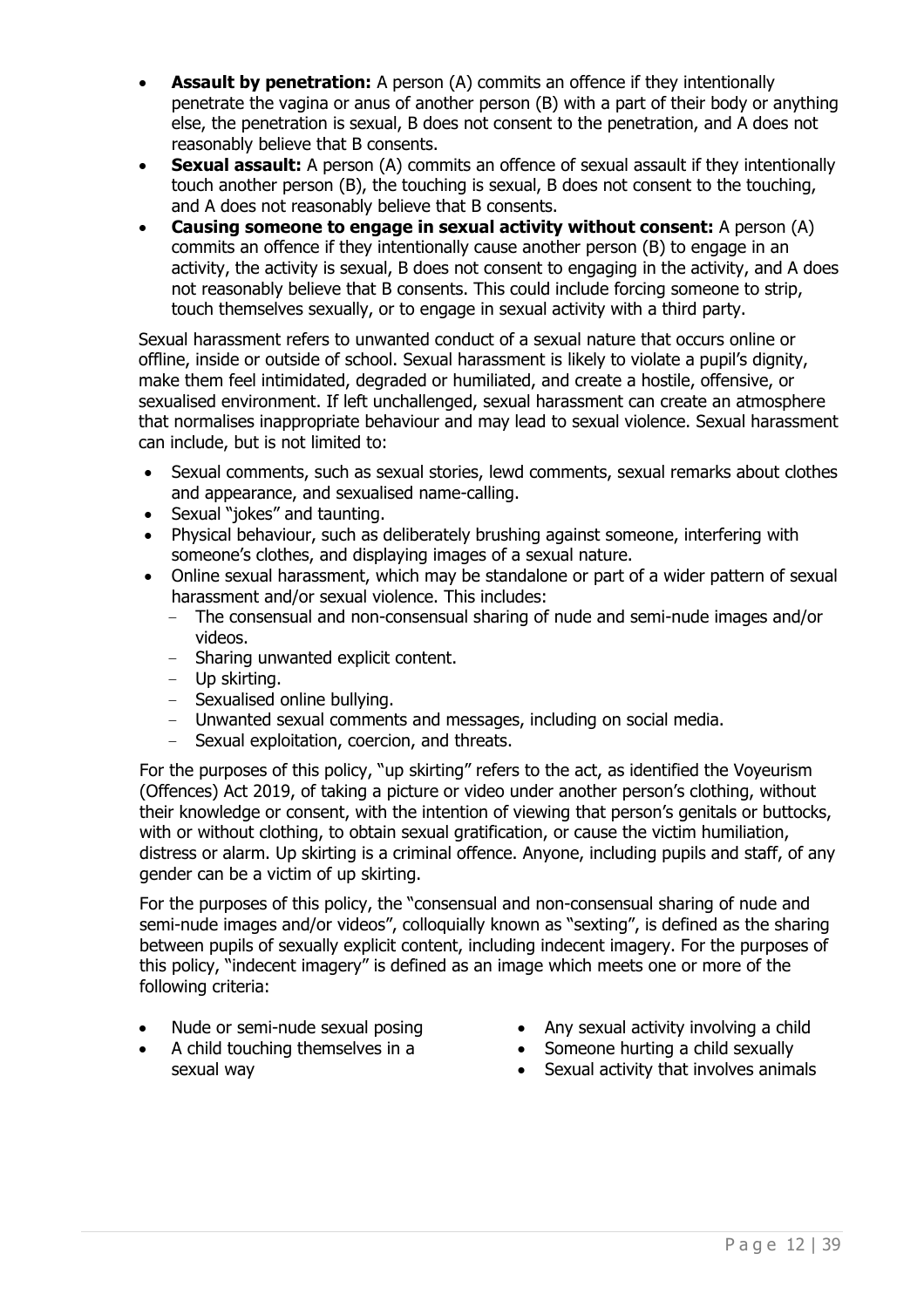## <span id="page-15-0"></span>**6. Specific Safeguarding Issues**

The school will incorporate the signs of abuse and specific safeguarding issues on safeguarding into briefings, staff induction training, and ongoing development training for all staff and anyone who has contact with a child or young person including governors, supply teachers and volunteers. We will also access government guidance, local procedures, strategies and tools through the Sheffield Safeguarding Children Partnership.

All staff should be aware that safeguarding incidents and/or behaviours can be associated with factors outside the school or college and/or can occur between children outside of these environments. All staff, but especially the designated safeguarding lead (and deputies) should consider whether children are at risk of abuse or exploitation in situations outside their families. Extra-familial harms take a variety of different forms and children can be vulnerable to multiple harms including (but not limited to) sexual exploitation, criminal exploitation, and serious youth violence.

#### <span id="page-15-1"></span>**6.1 Prevent Duties**

Extremism refers to the vocal or active opposition to fundamental British values, including democracy, the rule of law, individual liberty, and the mutual respect and tolerance of different faiths and beliefs. Extremism also includes calling for the death of members of the armed forces.

Radicalisation refers to the process by which a person comes to support terrorism and extremist ideologies associated with terrorist groups.

The school will ensure all staff including governors and volunteers need to be aware of extremism, including the signs of it, alerts to concerning behaviours, and ideologies considered to be extreme. They need to have an understanding of the British Values agenda and adhere to their duties in the Prevent guidance 2015 to prevent radicalisation. The Headteacher will:

- Establish or use existing mechanisms for understanding the risk of extremism;
- Ensure staff understand the risk and build capabilities to deal with issues arising through delivery of regular training and updates
- Communicate the importance of the duty
- Provide appropriate and sufficient training on the Prevent duty
- Ensure all staff (including governors and volunteers) implement the duty.

The school will respond to any concern about Prevent as a safeguarding concern and will report in line with the school's safeguarding reporting procedures This may include a referral into [Channel](https://www.gov.uk/government/publications/channel-guidance) using the case pathway process. We will seek to work in partnership, undertaking risk assessments where appropriate and proportionate to risk, building our children's resilience to radicalisation. We will use the relevant forms to record any concerns, keeping records which will be treated as a Child Protection Record, storing them as appropriate.

#### <span id="page-15-2"></span>**6.2 Child Sexual Exploitation (CSE) & Children at Risk of Exploitation (CRE)**

CSE is defined as a form of sexual abuse where an individual or group takes advantage of an imbalance of power to coerce, manipulate or deceive a child into sexual activity, for any of the following reasons:

- In exchange for something the victim needs or wants
- For the financial advantage, increased status or other advantage of the perpetrator or facilitator
- Through violence or the threat of violence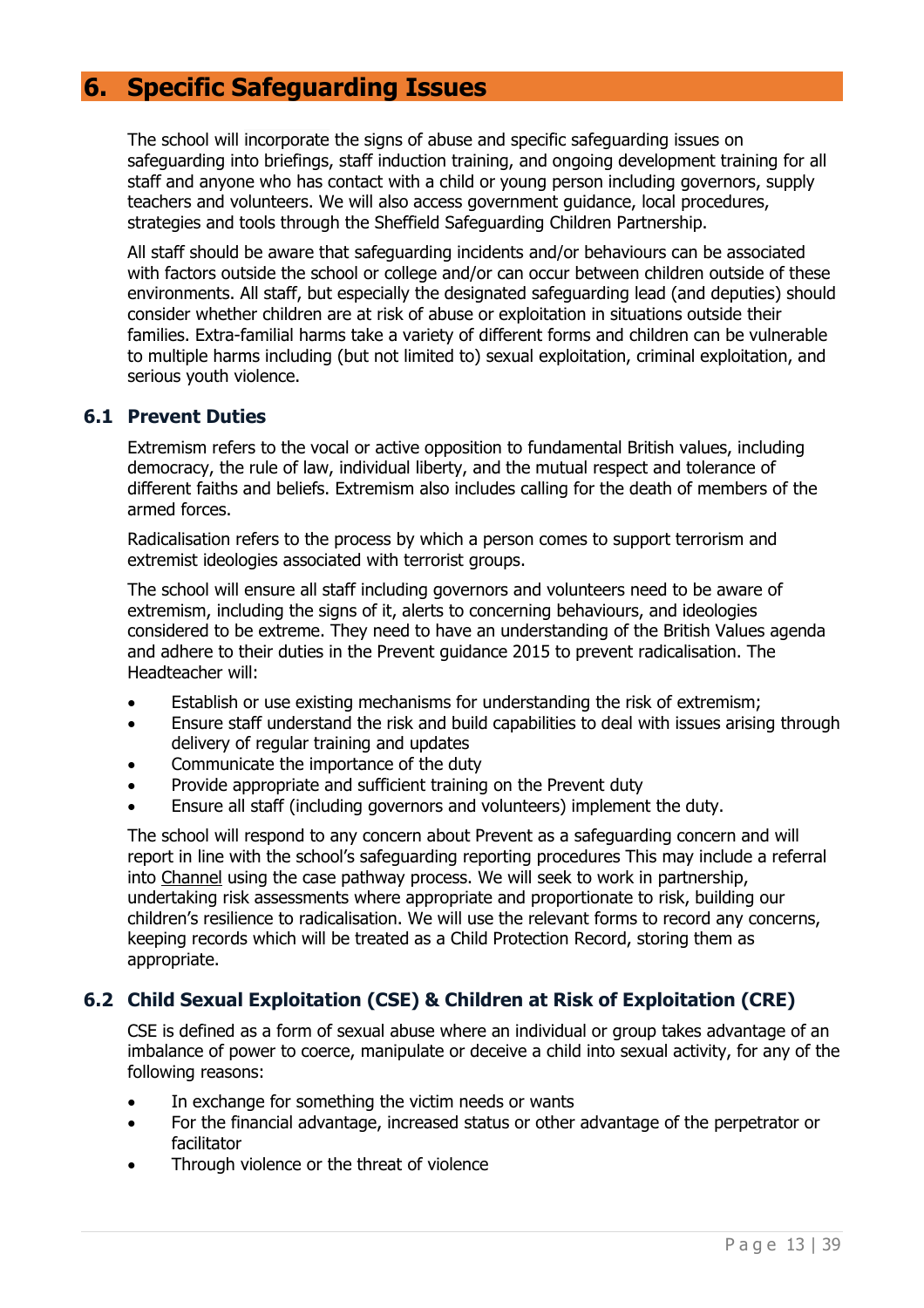The school will recognise that CSE can occur over time or be a one-off occurrence, and may happen without the pupil's immediate knowledge, e.g. through others sharing videos or images of them on social media. The school will also recognise that pupils may not realise they are being exploited e.g. they believe they are in a genuine romantic relationship.

We recognise this is relevant to both boys and girls. Risk factors may include; going missing, staying out unusually late

- Engagement in offending
- Disengagement from education
- Using drugs or alcohol
- Unexplained gifts/money
- Overly secretive
- Repeat concerns about sexual health
- Decline in emotional wellbeing
- Unexplained Absence from school
- Association in gangs
- Unexplained injuries
- Carrying weapons, access to or carrying unusual number of mobile phones

All suspected or actual cases of CSE/CRE are a safeguarding concern in which child protection procedures will be followed; this will include a referral to the police. If any staff are concerned about a pupil, they should refer to the Designated Safeguarding Lead/s within the school.

#### <span id="page-16-0"></span>**6.3 Child criminal exploitation (CCE) / Serious Violence**

Children and young people involved with gangs and criminal exploitation need help and support. This can include those involved in serious violent crime. They might be victims of violence or pressured into doing things like stealing or carrying drugs or weapons. They might be abused, exploited and put into dangerous situations.

For the purposes of this policy, "child criminal exploitation" is defined as a form of abuse where an individual or group takes advantage of an imbalance of power to coerce, manipulate or deceive a child into taking part in criminal activity, for any of the following reasons:

- In exchange for something the victim needs or wants
- For the financial advantage or other advantage of the perpetrator or facilitator
- Through violence or the threat of violence

Specific forms of CCE can include:

- Being forced or manipulated into transporting drugs or money through county lines.
- Working in cannabis factories.
- Shoplifting or pickpocketing.
- Committing vehicle crime.
- Committing, or threatening to commit, serious violence to others.

"County lines" refers to gangs and organised criminal networks exploiting children to move, store or sell drugs and money into one or more areas, locally and/or across the UK.

Signs which may indicate criminal exploitation:

- Persistently going missing from school or home and / or being found out-of-area
- Unexplained acquisition of money, clothes, or mobile phones or unexplained injuries
- Excessive receipt of texts /phone calls
- Relationships with controlling /older individuals or groups or changes in relationships
- Leaving home / care without explanation
- Suspicion of physical assault /unexplained injuries
- Parental concerns
- Carrying weapons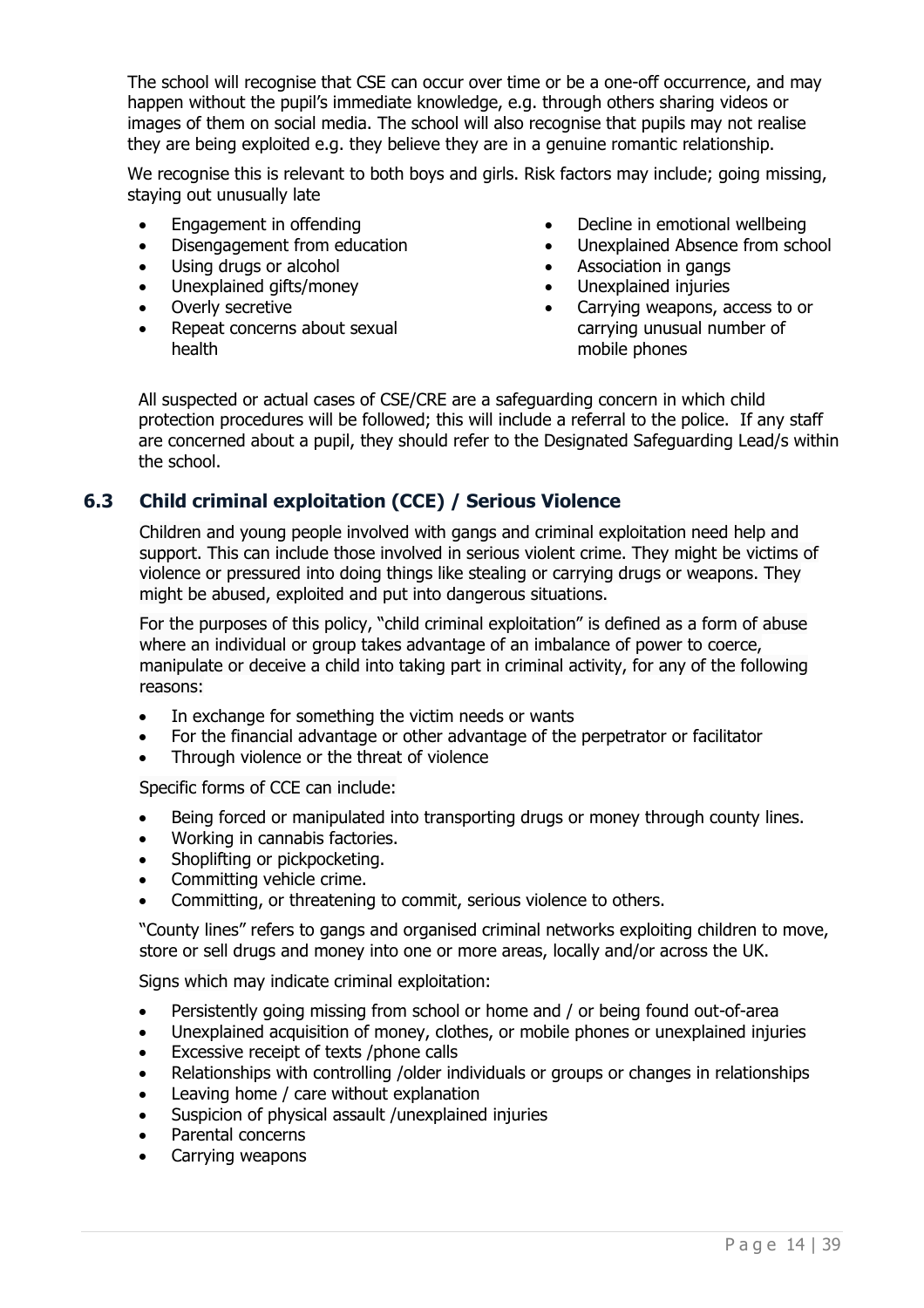- Significant decline in school results / performance
- Gang association or isolation from peers or social networks
- Self-harm or significant changes in emotional well-being

More specific indicators that a pupil may be involved in county lines include:

- Going missing and subsequently being found in areas away from their home.
- Having been the victim or perpetrator of serious violence, e.g. knife crime.
- Receiving requests for drugs via a phone line.
- Moving drugs.
- Handing over and collecting money for drugs.
- Being exposed to techniques such as 'plugging', where drugs are concealed internally to avoid detection.
- Being found in accommodation they have no connection with or a hotel room where there is drug activity.
- Owing a 'debt bond' to their exploiters.
- Having their bank account used to facilitate drug dealing.

Criminal exploitation of children is a safeguarding concern and will require a discussion with the DSL who will seek advice from agencies and professionals. This will mean a referral into the Police and Social Care.

#### <span id="page-17-0"></span>**6.4 Carrying knifes/offensive Weapons & Gang Culture**

Children bringing and carrying a knife/offensive weapon onto the school premises is a criminal offence and immediate action will be taken by calling the Police **and informing the CEO**. The guidance on 'Searching, Screening and Confiscation for Headteachers, schools and Governors, January 2018' will be consulted and we will consider and may apply the appropriate actions set out in the school's behaviour policy.

If a member of staff suspects a pupil/student being involved in gang culture, this is a safeguarding concern and will require a discussion with the DSL who will seek advice from agencies and professionals including reference to the safeguarding procedures as outlined by the local authority.

#### <span id="page-17-1"></span>**6.5 The sending of indecent images from one person to another through Digital Media Devices**

The school recognises this as a safeguarding concern for all of our children. There are examples of children of all ages sending and receiving indecent images through digital media. There is a growing use of social media across school and children must be supported if they receive any such images.

In the event of such a safeguarding concern, we will seek advice from agencies and professionals acknowledging that there are both national and local guidance that we need to adhere to. We will respond by working closely with parents and carers. We will teach children about this aspect of safeguarding through online safety lessons. These are linked to our RSE and online safety policies and PHSE curriculum.

We will refer to:

- "Sexting in Schools & Colleges: Responding to incidents & safeguarding young people" UK Council for child internet safety
- [The DfE guidance 2018 on Searching Screening and Confiscation Advice for Schools](about:blank)
- [The DfE guidance, June 2019 on Teaching Online Safety in Schools](about:blank)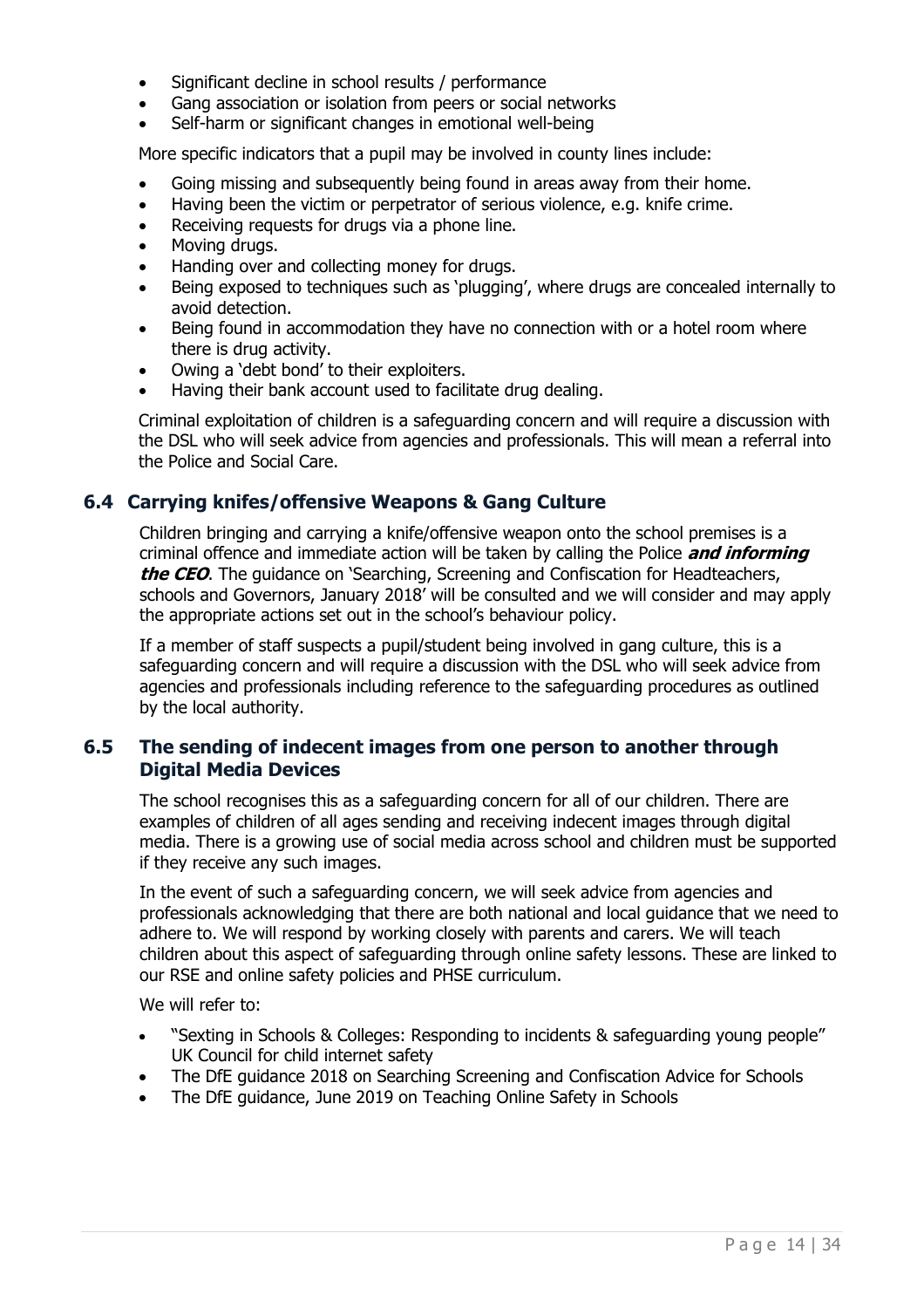#### <span id="page-18-0"></span>**6.6 Female Genital Mutilation (FGM) and 'Honour-Based' Abuse (HBA)**

So-called 'honour-based' abuse (HBA) encompasses incidents or crimes committed to protect or defend the honour of the family and/or community, including FGM, forced marriage, and practices such as breast ironing. Abuse committed in this context often involves a wider network of family or community pressure and can include multiple perpetrators.

All forms of HBA are abuse and will be handled and escalated as such. All staff will be alert to the possibility of a child being at risk of HBA or already having suffered it. If staff have a concern, they will speak to the DSL, who will activate local safeguarding procedures.

#### **Female Genital Mutilation (FGM)**

"Female genital mutilation (FGM) comprises all procedures that involve partial or total removal of the external female genitalia, or other injury to the female genital organs for non-medical reasons." (World Health Organisation, 2016)

FGM has been an embedded practice for centuries in some countries in the world including Africa, the Middle East, Iran, Iraq, Oman, the United Arab Emirates, the Occupied Palestinian Territories, India, Indonesia, Malaysia and Pakistan (DH, 2015).

The World Health Organisation estimated that between 100 to 140 million women and girls worldwide have undergone FGM, but prevalence of FGM in the UK is difficult to estimate because of the hidden nature of the crime.

All suspected or actual cases of FGM are a safeguarding concern and safeguarding procedures will be followed. This will include a referral to the police. If any staff are concerned about a pupil, they will refer to the Designated Safeguarding Lead/s within the School before reporting the concern directly to the Police.

It is a mandatory reporting duty for all teachers to directly report to the police where it is believed an act of FGM has been carried out on a girl under 18 in the UK. Failure to do so may result in disciplinary action being taken.

There are 4 types of FGM, mainly carried out on girls between the ages of five and ten. In some countries it is practised on babies as young as two or three days old and in other areas, it is practised prior to marriage or as part of the wedding rituals.

It is the parent's decision as to whether their daughters are 'cut', but they face tremendous pressure from older members of their families, especially, if they return to their country of origin. In most countries, including the UK, FGM is illegal.

Signs may include:

- Being repeatedly absent from school or absent for a prolonged period
- Not participating in Physical Education
- Unauthorised and or extended leave, vague explanations or plans for removal of a female in a high risk category (parents from a country who are known to practice FGM) especially over the summer period
- Plans to take a holiday which may be unauthorised, unexplained or extended in a country known to practice FGM
- Having difficulty walking, sitting or standing, or looking uncomfortable
- Finding it hard to sit still for long periods of time (where this was not a problem previously)
- Spending longer than normal in the bathroom or toilet due to difficulties urinating, or having frequent urinary, menstrual or stomach problems
- Demonstrating increased emotional and psychological needs for example, withdrawal or depression, or significant change in behaviour
- Being reluctant to undergo any medical examinations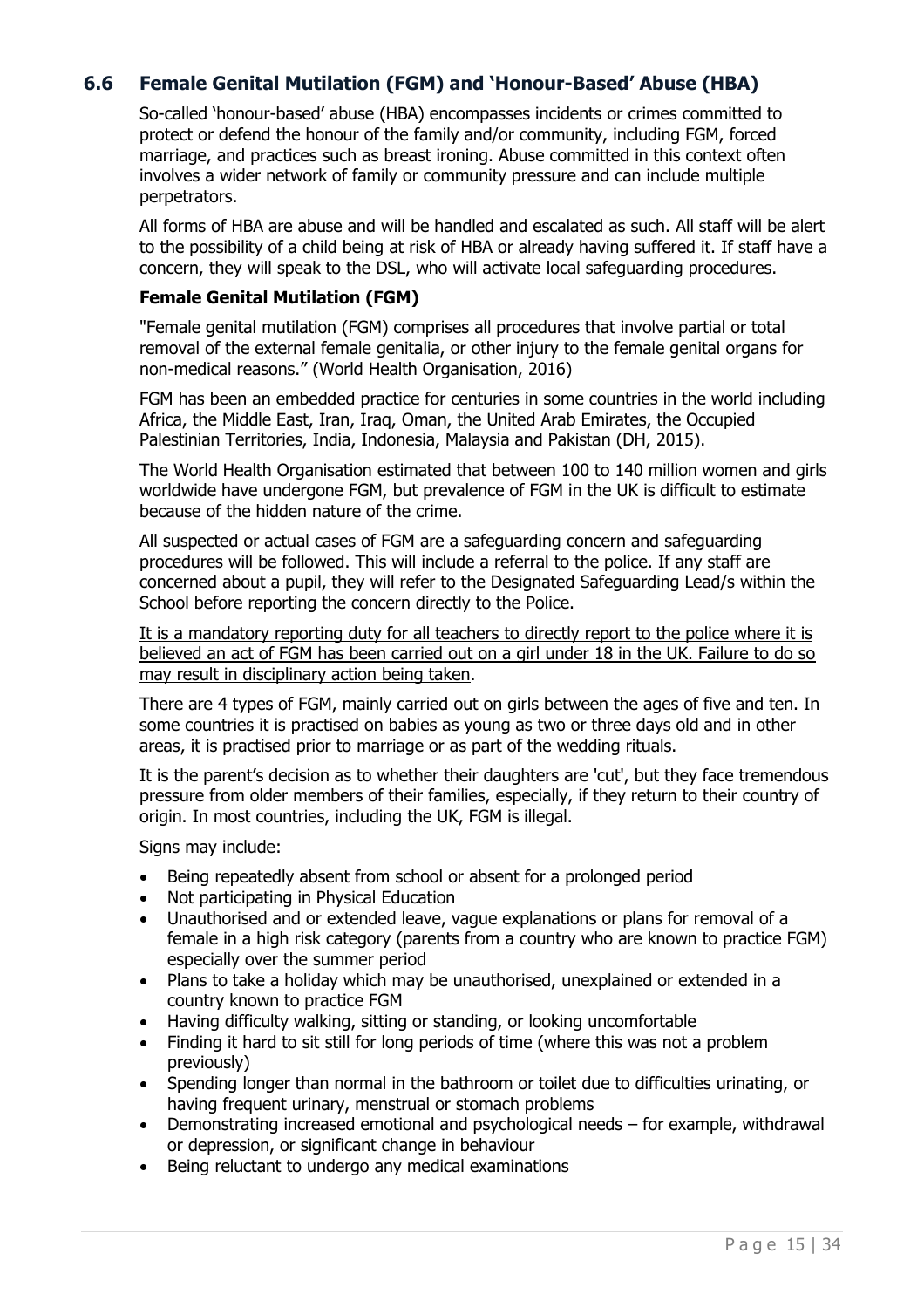- Asking for help, but not being explicit about the problem
- Talking about pain or discomfort between her legs
- Potential signs that a pupil may be at risk of FGM include:
- The girl's family having a history of practising FGM (this is the biggest risk factor to consider)
- FGM being known to be practised in the girl's community or country of origin
- A parent or family member expressing concern that FGM may be carried out
- A family not engaging with professionals (health, education or other) or already being known to social care in relation to other safeguarding issues
- A girl:
	- − Having a mother, older sibling or cousin who has undergone FGM
	- − Having limited level of integration within UK society
	- − Confiding to a professional that she is to have a "special procedure" or to attend a special occasion to "become a woman"
	- − Talking about a long holiday to her country of origin or another country where the practice is prevalent, or parents stating that they or a relative will take the girl out of the country for a prolonged period
	- − Requesting help from a teacher or another adult because she is aware or suspects that she is at immediate risk of FGM
	- − Talking about FGM in conversation for example, a girl may tell other children about it (although it is important to take into account the context of the discussion)
	- − Having sections missing from her 'red book' (child health record) and/or attending a travel clinic or equivalent for vaccinations/anti-malarial medication

The above indicators and risk factors are not intended to be exhaustive.

#### **Forced Marriage**

Forcing a person into marriage is a crime. A forced marriage is one entered into without the full and free consent of one or both parties and where violence, threats, or any other form of coercion is used to cause a person to enter into a marriage. Threats can be physical or emotional and psychological.

Staff will receive training around forced marriage and the presenting symptoms. We are aware of the 'one chance' rule, i.e. we may only have one chance to speak to the potential victim and only one chance to save them. If a member of staff suspects that a pupil is being forced into marriage, they should speak to the pupil about their concerns in a secure and private place. They will then report this to the DSL.

The DSL will: speak to the pupil about the concerns in a secure and private place, activate the local safeguarding procedures and refer the case to the local authority's designated officer, seek advice from the Forced Marriage Unit on 020 7008 0151 or fmu@fco.gov.uk, refer the pupil to an education welfare officer, class teacher, learning mentor, or member of the leadership team as appropriate.

#### <span id="page-19-0"></span>**6.7 Allegations of abuse against other children/Peer on Peer abuse**

We recognise that some children abuse other children or their peers and the reasons for this are complex and are often multi-faceted. Peer-on-peer abuse can occur between pupils of any age and gender, both inside and outside of school, as well as online. We understand that we need as a school to have clear mechanisms and procedures in place to identify and report incidents or concerns. We have a zero tolerance approach to peer on peer abuse and aim to eliminate such conduct.

Peer on peer abuse is a safeguarding concern and normal procedures will be followed. We will consider and may apply the disciplinary procedure outlined in the school's behaviour for learning policy. We will offer support to a victim.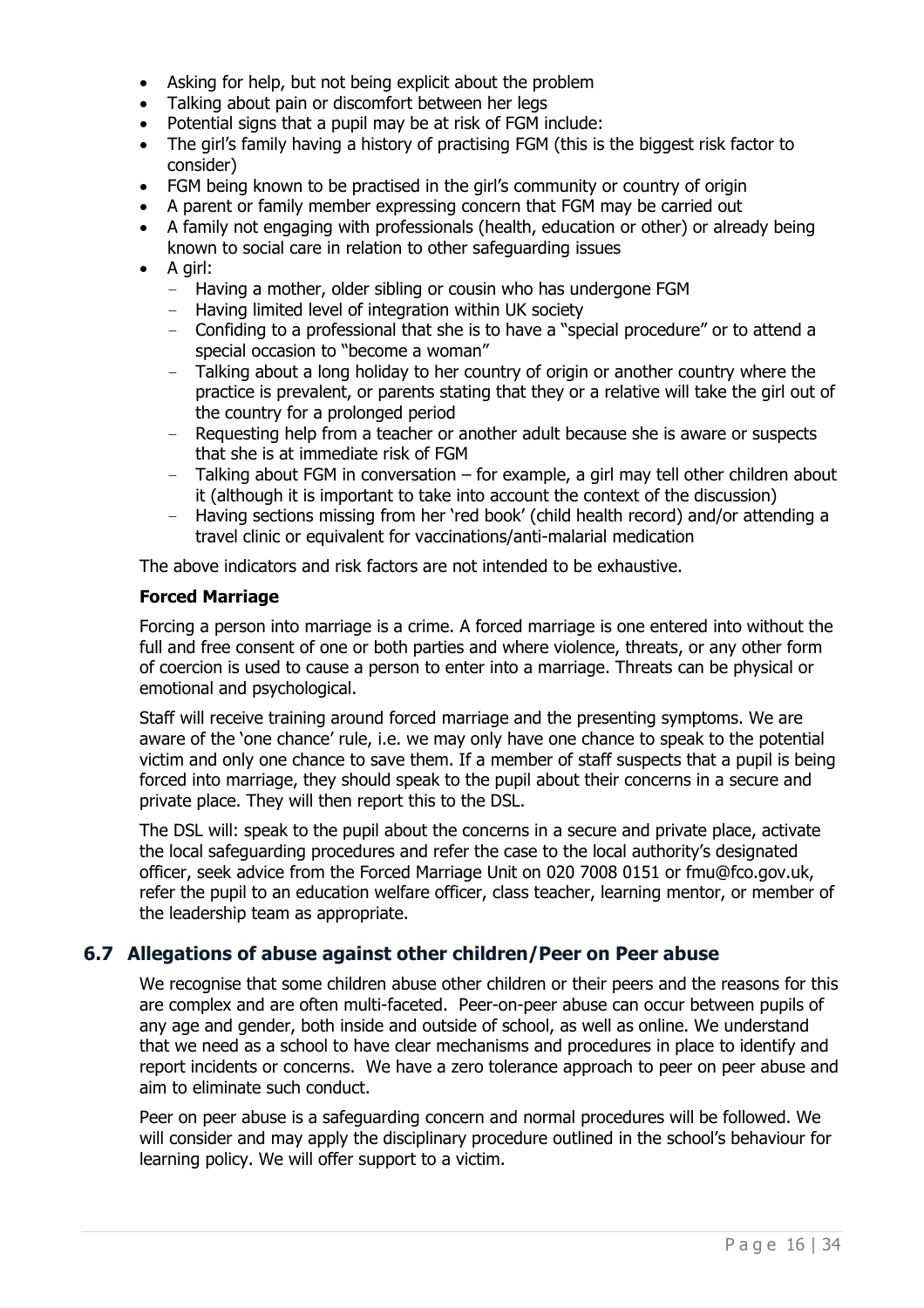We recognise peer on peer abuse can take many forms:

- Bullying, including cyberbullying and prejudice-based or discriminatory bullying.
- Abuse in intimate personal relationships between peers.
- Physical abuse this may include an online element which facilitates, threatens and/or encourages physical abuse.
- Sexual violence this may include an online element which facilitates, threatens and/or encourages sexual violence.
- Sexual harassment, including online sexual harassment, which may be standalone or part of a broader pattern of abuse.
- Causing someone to engage in sexual activity without consent.
- The consensual and non-consensual sharing of nude and semi-nude images and/or videos.
- Up skirting.
- Initiation- and hazing-type violence and rituals, which can include activities involving harassment, abuse or humiliation used as a way of initiating a person into a group, and may also include an online element.

We will challenge this type of abuse and will use the curriculum to address and tackle peer on peer abuse. Pupils will be made aware of how to raise concerns or make a report and how any reports will be handled. This includes the process for reporting concerns about friends or peers. Pupils will also be reassured that they will be taken seriously, be supported, and kept safe.

#### <span id="page-20-0"></span>**6.8 Mental Health of Children and Young People**

It is important that staff understand that children's vulnerabilities related to mental health may be that they could be more likely to be impacted by other safeguarding concerns. When making referrals, the child's mental health should be shared.

Mental health problems can, in some cases, be an indicator that a child has suffered or is at risk of suffering abuse, neglect or exploitation. Staff will be alert to behavioural signs that suggest a child may be experiencing a mental health problem or be at risk of developing one. If you have a mental health concern about a child that is also a safeguarding concern, take immediate action by following the steps outlined in section 5.

If staff have a mental health concern that is not also a safeguarding concern, speak to the DSL to agree a course of action. There are a range of support mechanisms in the school to support students with their mental health. Significant concerns will be referred to their GP or directly to CAMHS. Staff should not attempt to make a diagnosis of mental health problems – the school will ensure this is done by a trained mental health professional.

#### <span id="page-20-1"></span>**6.9 Children Missing in Education**

A child going missing from education, particularly repeatedly, can be a warning sign of a range of safeguarding issues. This might include abuse or neglect, such as sexual abuse or exploitation or child criminal exploitation, or issues such as mental health problems, substance abuse, radicalisation, FGM or forced marriage.

There are many circumstances where a child may become missing from education, but some children are particularly at risk. These include children who:

- Are at risk of harm or neglect
- Are at risk of forced marriage or FGM Come from Gypsy, Roma, or Traveller families
- Come from new migrant families
- Come from the families of service personnel
- Go missing or run away from home or care
- Are supervised by the youth justice system
- Cease to attend school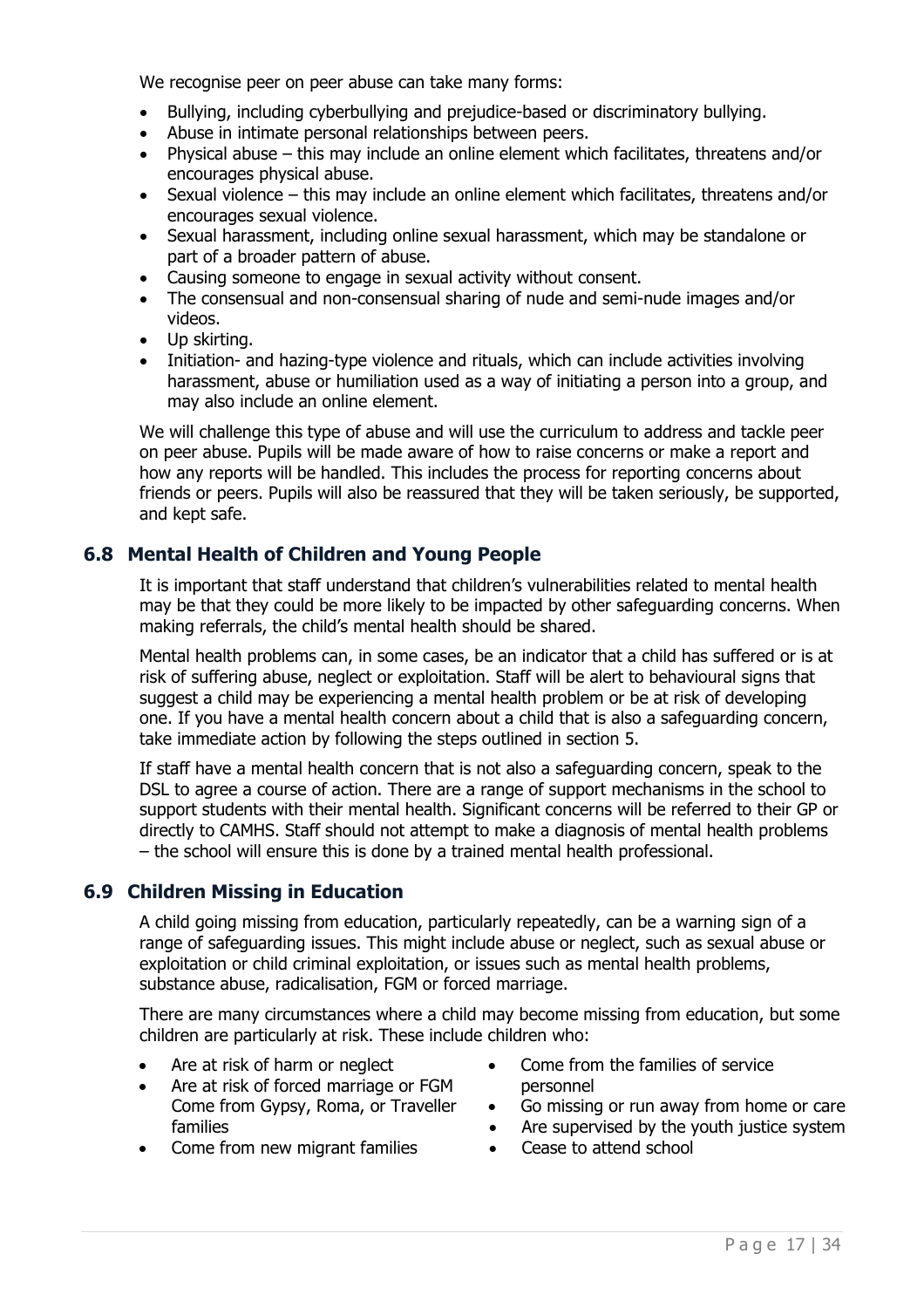We will follow our procedures for unauthorised absence and for dealing with children who go missing from education, particularly on repeat occasions, to help identify the risk of abuse and neglect, including sexual exploitation, and to help prevent the risks of going missing in future. This includes informing the local authority if a child leaves the school without a new school being named, and adhering to requirements with respect to sharing information with the local authority when applicable when removing a child's name from the admission register at non-standard transition points.

#### <span id="page-21-0"></span>**6.10 Pupils with special educational needs or disabilities**

Children with special educational needs (SEN) and disabilities can face additional safeguarding challenges. These can include:

- Assumptions that indicators of possible abuse such as behaviour, mood and injury relate to the child's disability without further exploration.
- Being more prone to peer group isolation than other children.
- The potential for children with SEN and disabilities being disproportionately impacted by behaviours such as bullying, without outwardly showing any signs, and communication barriers and difficulties in overcoming these barriers.

We are mindful of these additional challenges, and where required, will provide extra pastoral support for children with SEN and disabilities. Staff need to be aware of the additional challenges faced by those with SEN or disabilities.

#### <span id="page-21-1"></span>**6.11 Domestic abuse**

Children can witness and be adversely affected by domestic abuse and/or violence at home where it occurs between family members. In some cases, a child may blame themselves for the abuse or may have had to leave the family home as a result. Older children may also experience domestic abuse and/or violence in their own personal relationships. Exposure to domestic abuse and/or violence can have a serious, long-lasting emotional and psychological impact on children.

The school will recognise the impact of domestic abuse on children, as victims in their own right, if they see, hear or experience the effects of domestic abuse. All staff need to be aware of the signs of domestic abuse and follow the appropriate safeguarding procedures where concerns arise.

If police are called to an incident of domestic abuse and any children in the household have experienced the incident, the police will inform the key adult in school (usually the DSL) before the child or children arrive at academy the following day. The DSL will provide support according to the child's needs and update records about their circumstances. It is likely that in this instance, Operation Encompass will contact the school.

#### <span id="page-21-2"></span>**6.12 Homelessness**

Being homeless or being at risk of becoming homeless presents a real risk to a child's welfare. The DSL/deputies will be aware of contact details and referral routes in to the local housing authority so they can raise/progress concerns at the earliest opportunity (where appropriate and in accordance with local procedures). Where a child has been harmed or is at risk of harm, the DSL will also make a referral to children's social care.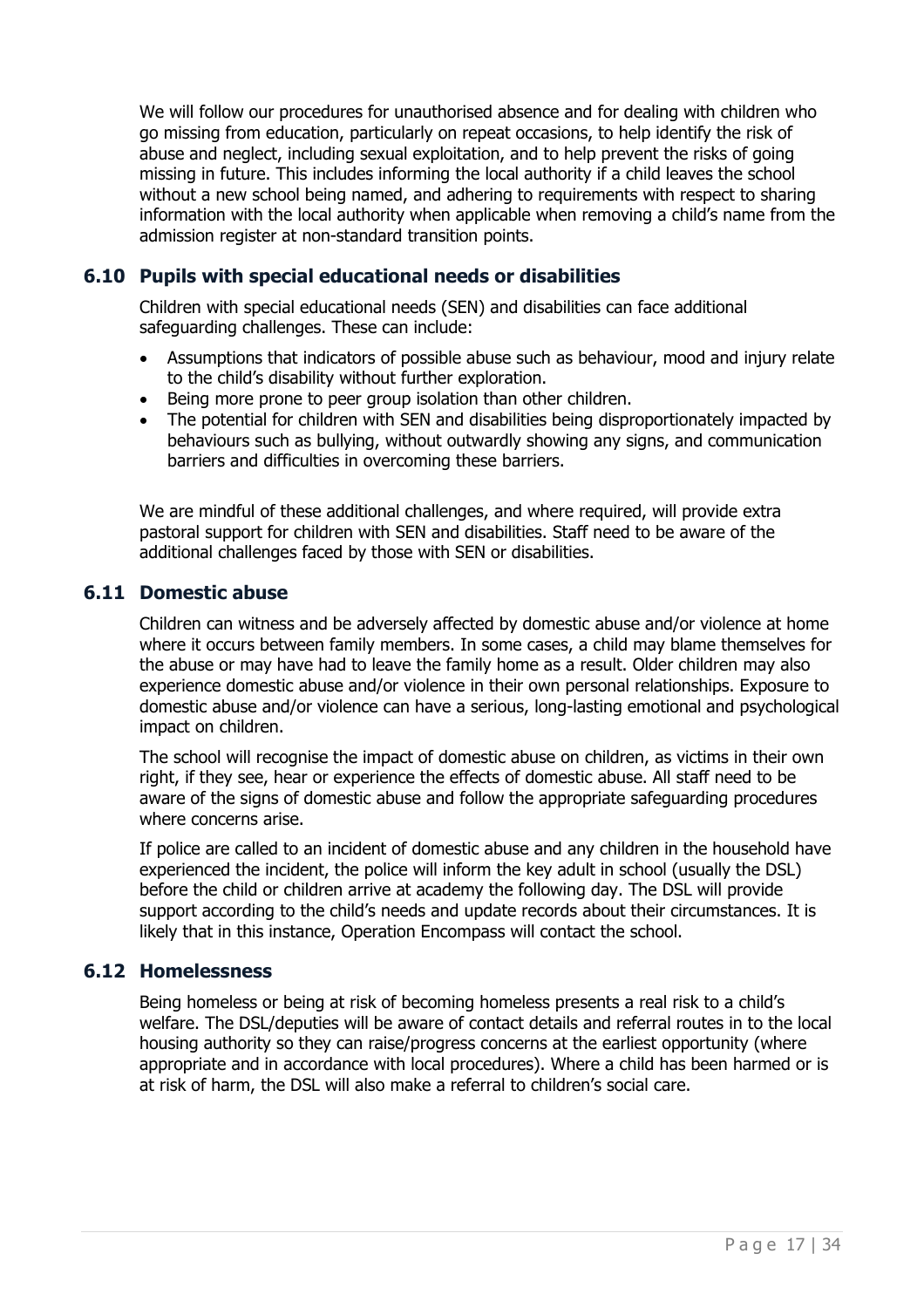#### <span id="page-22-0"></span>**6.13 Checking the identity and suitability of visitors**

All visitors will be required to verify their identity to the satisfaction of staff and in line with school procedures. If the visitor is unknown to the setting, we will check their credentials and reason for visiting before allowing them to enter the setting. Visitors should be ready to produce identification. Visitors are expected to sign the visitors' book and wear a visitor's badge.

Visitors to the school who are visiting for a professional purpose, such as educational psychologists and improvement officers, will be asked to show photo ID and will be asked to confirm their DBS clearance; or the organisation sending the professional, such as the LA or educational psychology service, will provide prior written confirmation that an enhanced DBS check with barred list information has been carried out.

All other visitors, including visiting speakers, will be accompanied by a member of staff at all times. We will not invite into the school any speaker who is known to disseminate extremist views, and will carry out appropriate checks to ensure that any individual or organisation using school facilities is not seeking to disseminate extremist views or radicalise pupils or staff.

#### <span id="page-22-1"></span>**6.14 Children looked-after and previously children looked-after**

The most common reason for children becoming looked after is as a result of abuse and/or neglect. We are also aware that a previously looked-after child potentially remains vulnerable and this requires staff to have the skills, knowledge and understanding to keep them safe. We understand that all agencies must work together and take prompt action on concerns to safeguard these children, who are a particularly vulnerable group. The school will also ensure that care leavers are supported with pathways including liaison with the local authority where a personal advisor will be appointed.

Section 4 to 6 of the Children and Social Work Act 2017 states designated teachers will have the responsibility for promoting the educational achievement of those who have left care. The virtual school head at the local authority manages the pupil premium plus grant for children looked-after. The designated teacher should work with the virtual school head to discuss how funding can be best used to support the progress of the children looked-after in the school and meet the needs identified in each child's personal education plan. The designated teacher should also work with the virtual school head to promote the educational achievement of previously children looked-after. Statutory guidance on promoting the education of children looked-after contains further information on the roles and responsibilities of virtual school heads.

#### <span id="page-22-2"></span>**6.15 Children with family members in prison and part of the court system**

Approximately 200,000 children have a parent sent to prison each year. These children are at risk of poor outcomes including poverty, stigma, isolation and poor mental health. The National Information Centre on Children of Offenders (NICCO) provides information designed to support professionals working with offenders and their children, to help mitigate negative consequences for those children.

Children are sometimes required to give evidence in criminal courts, either for crimes committed against them or for crimes they have witnessed. A guide for 5-11 year olds explains each step of the process and the support and special measures that are available. Making child arrangements via the family courts following separation can be stressful and entrench conflict in families, including for the children involved. The Ministry of Justice has launched an online child arrangements information tool with clear and concise information on the dispute resolution service.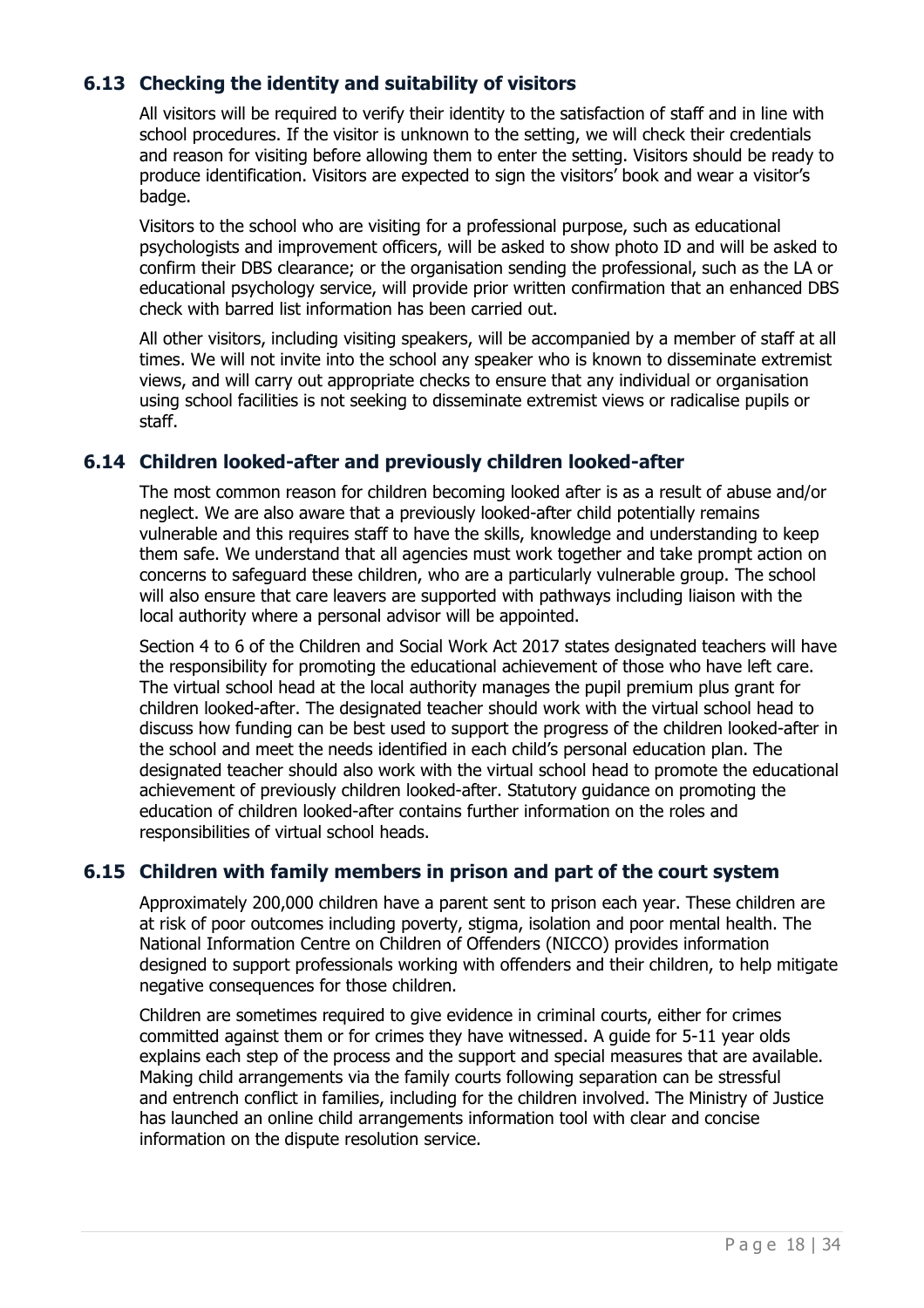#### <span id="page-23-0"></span>**6.16 Parental alcohol and drug use**

Parents' dependent alcohol and drug use can negatively impact on children's physical and emotional wellbeing, their development and their safety. The impacts on children include:

- physical maltreatment and neglect
- poor physical and mental health
- development of health harming behaviours in later life, for example using alcohol and drugs and at an early age, which predicts more entrenched future use
- poor school attendance due to inappropriate caring responsibilities
- low educational attainment
- involvement in anti-social or criminal behaviour

Where a child has been harmed or is at risk of harm, the DSL will make a referral to children's social care.

#### <span id="page-23-1"></span>**6.17 Other vulnerable groups**

**Home Educated Children** can be more vulnerable than other children and with regard to the motivations of the intention to home educate. The school has a responsibility to those who are thinking about or who are about to home educate, including those who have been removed from the school roll with a view to home educate.

**Young carers** can be more vulnerable or placed at risk. It is important to identify young carers and ensure they are supported to help reach their potential with an understanding that the school will need to refer into early help social care services for an assessment of their needs.

**Private fostering** occurs when a child is provided with care and accommodation by a person who is not a parent, person with parental responsibility for them or a relative in their own home. A child is not privately fostered if the person caring for and accommodating them has done so for less than 28 days and does not intend to do so for longer. The schools has a duty to notify the local authority if it is thought or known that a child or young person may be Privately Fostered or subject to a host family arrangement which is unclear or ambiguous.

#### <span id="page-23-2"></span>**6.18 Use of the school premises for non-school activities / extra-curricular activities**

Where the school hires out school facilities or the school premises to organisations or individuals, e.g. for providers to run community or extracurricular activities, it will ensure that appropriate arrangements are in place to keep pupils safe.

Where the school provides the activities under the direct supervision or management of school staff, child protection arrangements will apply. Where activities are provided separately by another body, this may not be the case; therefore, school will seek assurance that the body concerned has appropriate safeguarding and child protection policies and procedures in place, including inspecting these as needed. The school will ensure safeguarding requirements are included in any transfer of control agreement, i.e. a lease or hire agreement, as a condition of use and occupation of the premises, and specify that failure to comply with this would lead to termination of the agreement.

Extra-curricular activities and clubs hosted by external bodies, e.g. charities or companies, will work in collaboration with the school to effectively safeguard pupils and adhere to local safeguarding arrangements.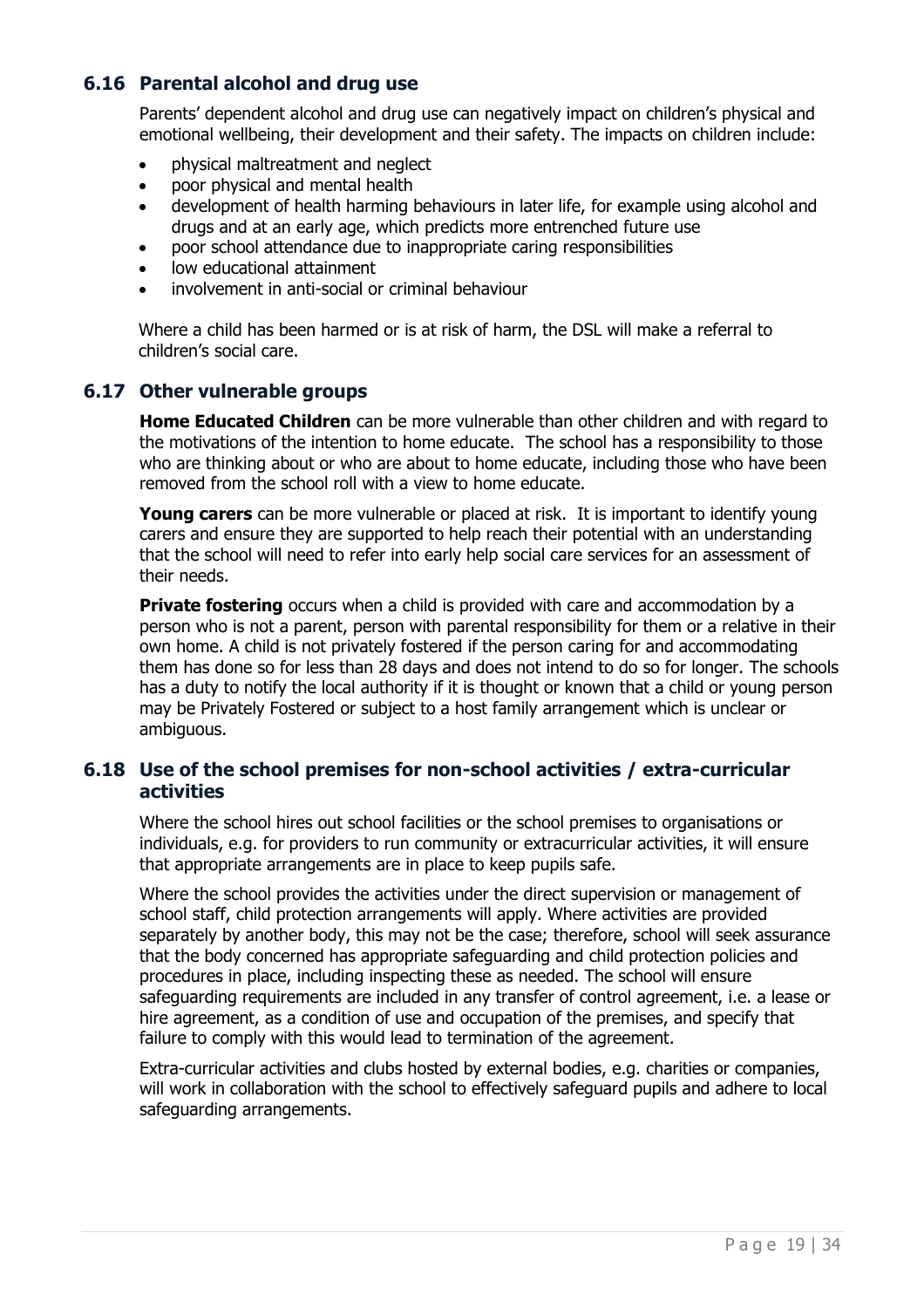Staff and volunteers running extracurricular activities and clubs need to be aware of their safeguarding responsibilities and promote the welfare of pupils. Paid and volunteer staff need to understand how they should respond to child protection concerns and how to make a referral to social care or the police, if necessary.

#### <span id="page-24-0"></span>**6.19 Non-collection of children**

If a child is not collected at the end of the session/day:

- A check will be made for information about changes to the normal collection routines
- Reasonable attempts will be made to contact: parents, carers or others with parental responsibility at home or at work or other adults authorised to collect the child or vulnerable young person from the setting
- The child or vulnerable young person will not leave the premises with anyone other than parents, carers, others with parental responsibility or other authorised person
- If no-one can be contacted to collect the child or vulnerable young person after one hour, the Sheffield Safeguarding Hub or Police will be contacted
- The child or vulnerable young person will stay at the setting in the care of two staff members until safely collected either by the parent, carer, a person with parental responsibility, other authorised person, social worker or police officer
- Staff should never take the child or vulnerable young person home with them or provide a lift to them in their own car etc.

A full written report of the incident and outcome must be recorded on CPOMs.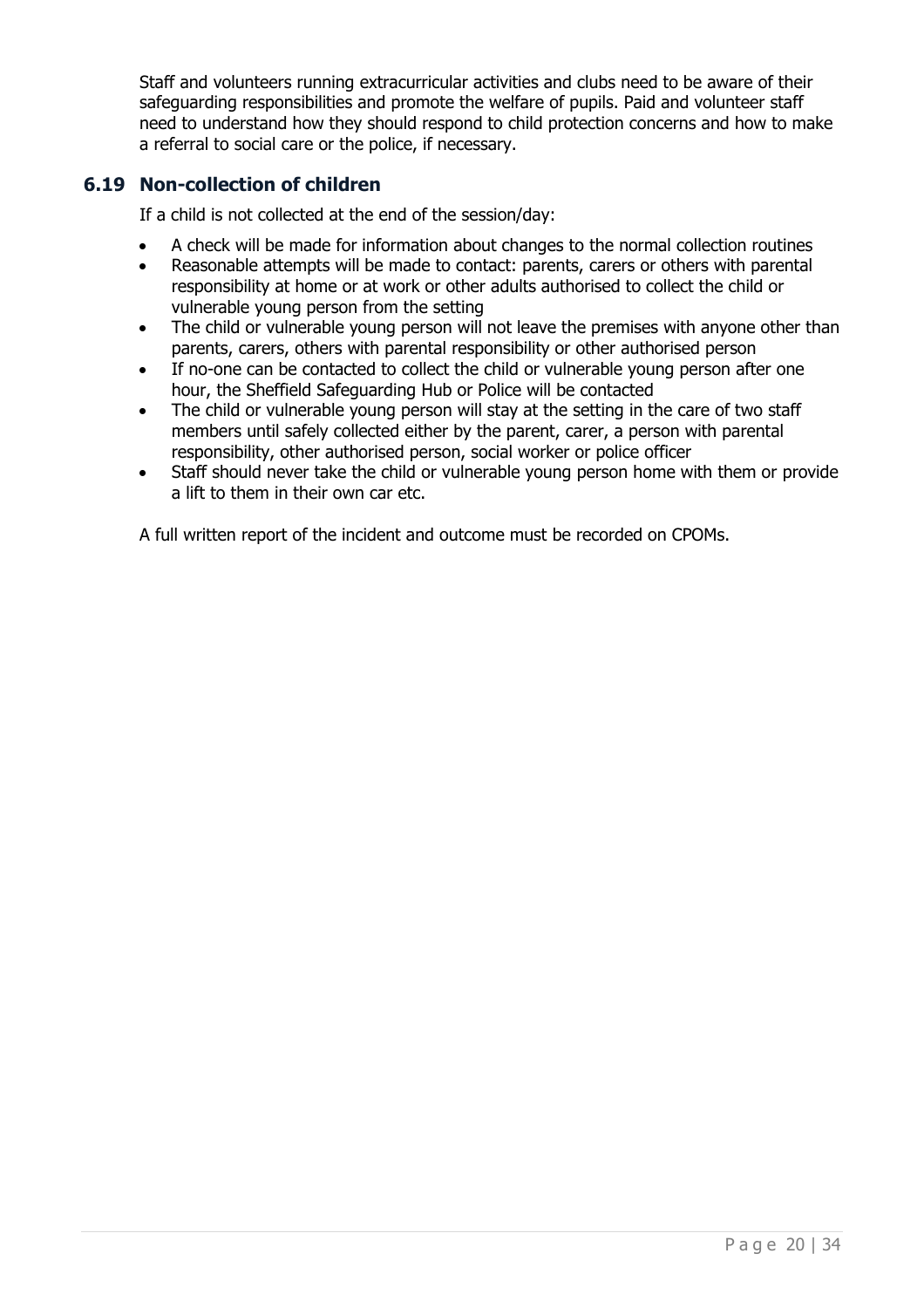## <span id="page-25-0"></span>**7. Roles and responsibilities**

Safeguarding and child protection is **everyone's** responsibility. This policy applies to all staff, volunteers and Governors in Minerva Learning Trust and each school within it and is consistent with the procedures of the three safeguarding partners. Our policy and procedures also apply to extended school and off-site activities and online activities. Specific responsibilities at all areas of the organisation are highlighted below.

#### <span id="page-25-1"></span>**7.1 Minerva Learning Trust Board**

- Appoint a Trust Board member as the Lead Trustee for Safeguarding who will create effective links and lines of communication between Trust central staff, and Local Governing Body Lead Governors for Safeguarding
- Ensure that the Trust has an appropriate Safeguarding and Child Protection Policy in place which provides overarching guidance upon which each school's Safeguarding Policy is written
- Ensure that the Safeguarding and Child Protection policies of the Trust and each individual school are reviewed and published annually
- Establish and maintain an ethos where children feel secure and are encouraged to talk, and are listened to
- Review findings of the annual external safeguarding audit of all schools within the Trust to ensure compliance to Trust and statutory guidelines

#### <span id="page-25-2"></span>**7.2 Trust Board Safeguarding Lead Trustee**

The Minerva Learning Trust Lead Trustee will work with the Lead Local Governor in each school to ensure that:

- Safeguarding practices, policies and procedures are in place across the Trust and that schools are fully compliant and meeting statutory requirements.
- Lead Local Governors are responsible for working with headteachers to ensure that their school is fully compliant
- The Lead Local Governor and Lead Trustee reporting schedule, the Trust Scheme of Delegation, Trust Governance handbook and Trust Governance Business planner state clearly the responsibility of the Lead Safeguarding Trustee within MLT

#### <span id="page-25-3"></span>**7.3 The Chief Executive Officer**

- Ensure that each school within the Trust has an appropriate Safeguarding and related policies in place which links to the Trust's and the relevant Local Authority Safeguarding Children Board's overarching safeguarding expectations
- Ensure that staff are aware of how and when to act on concerns and that they always work in a safe and appropriate manner
- Ensure staff are updated on Keeping Children Safe in Education guidance through delivery of annual safeguarding training for all staff and sign to say they have read and understood Part 1 of the guidance
- Ensure each school has an identified and appropriately trained Designated Safeguarding Lead (DSL) in place and that the relevant training is up to date
- Facilitate an annual external safeguarding audit of all schools within the Trust to ensure compliance to Trust and statutory guidelines.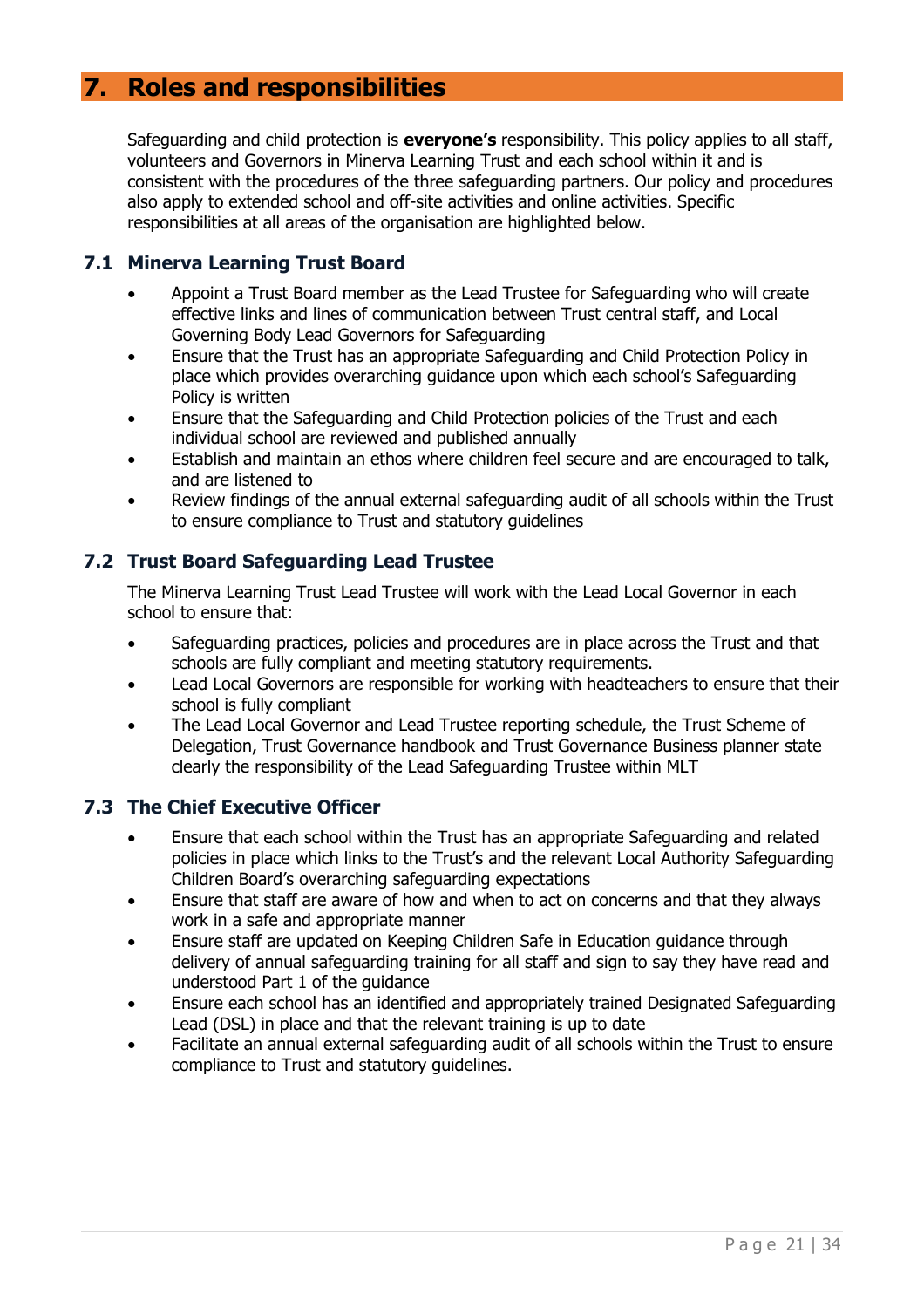#### <span id="page-26-0"></span>**7.4 The Local Governing Body**

- The governing board will approve the school's policy at each review, ensure it complies with the model Trust level policy and hold the Headteacher to account for its implementation
- An individual member of the Local Governing Body should be designated as the school's Lead Governor for Safeguarding. The Lead Governor for Safeguarding will champion issues to do with safeguarding and child protection within the school, liaise and meet with the DSL, conduct relevant school visits and provide relevant information and reports to the Local Governing Body at least twice per year
- The governing board will appoint a Lead Governors to monitor the effectiveness of this policy in conjunction with the full governing board. This is always a different person from the DSL
- All Governors will read Keeping Children Safe in Education part 1.

#### <span id="page-26-1"></span>**7.5 The Headteacher**

#### **The Headteacher is responsible for the implementation of this policy, including:**

- Ensure that all children and young people know there are adults in the school whom they can approach if they are worried or are in difficulty
- Include curriculum activities and opportunities which equip children with the skills they need to stay safe from abuse and develop resilience
- Ensure every effort is made to create effective working relationship with parents, carers and other agencies
- Ensuring that staff (including temporary staff) and volunteers are informed of our systems which support safeguarding and child protection, including online safety policy, as part of their induction
- Ensuring that the DSL has appropriate time, funding, training and resources, and that there is always adequate cover if the DSL is absent
- A designated member of staff is in place for Children Looked After and those post-CLA
- Acting as the 'case manager' in the event of an allegation of abuse made against another member of staff or volunteer, where appropriate

#### **Notifying the CEO, by telephone or email, within 24 hours of any of the following:**

- − Receipt of any safeguarding related complaint made to Ofsted or directly to the school
- − Any serious safeguarding incidents that have been escalated to external authorities which may bring the school/Trust into the media spotlight
- − Any incident for which the School's Critical Incident Plan may need to be implemented

#### <span id="page-26-2"></span>**7.6 The Designated Safeguarding Lead (DSL)**

- The DSL is a member of the senior leadership team. Our DSL is Dave Smith Headteacher. The DSL takes lead responsibility for child protection and wider safeguarding.
- **Our Under 5's Safeguarding Lead is, Julie Shepherd, Assistant Headteacher (Foundation Stage)**
- Out of school ours our DSL can be contacted via email headteacher@woodthorpe.sheffield.sch.uk
- When the DSL is absent, Karen Bister, Deputy Headteacher (DDSL) will act as cover
- If the DSL and deputy are not available, a member of the School Leadership Team will act as cover (for example, during out-of-hours/out-of-term activities or in exceptional circumstances).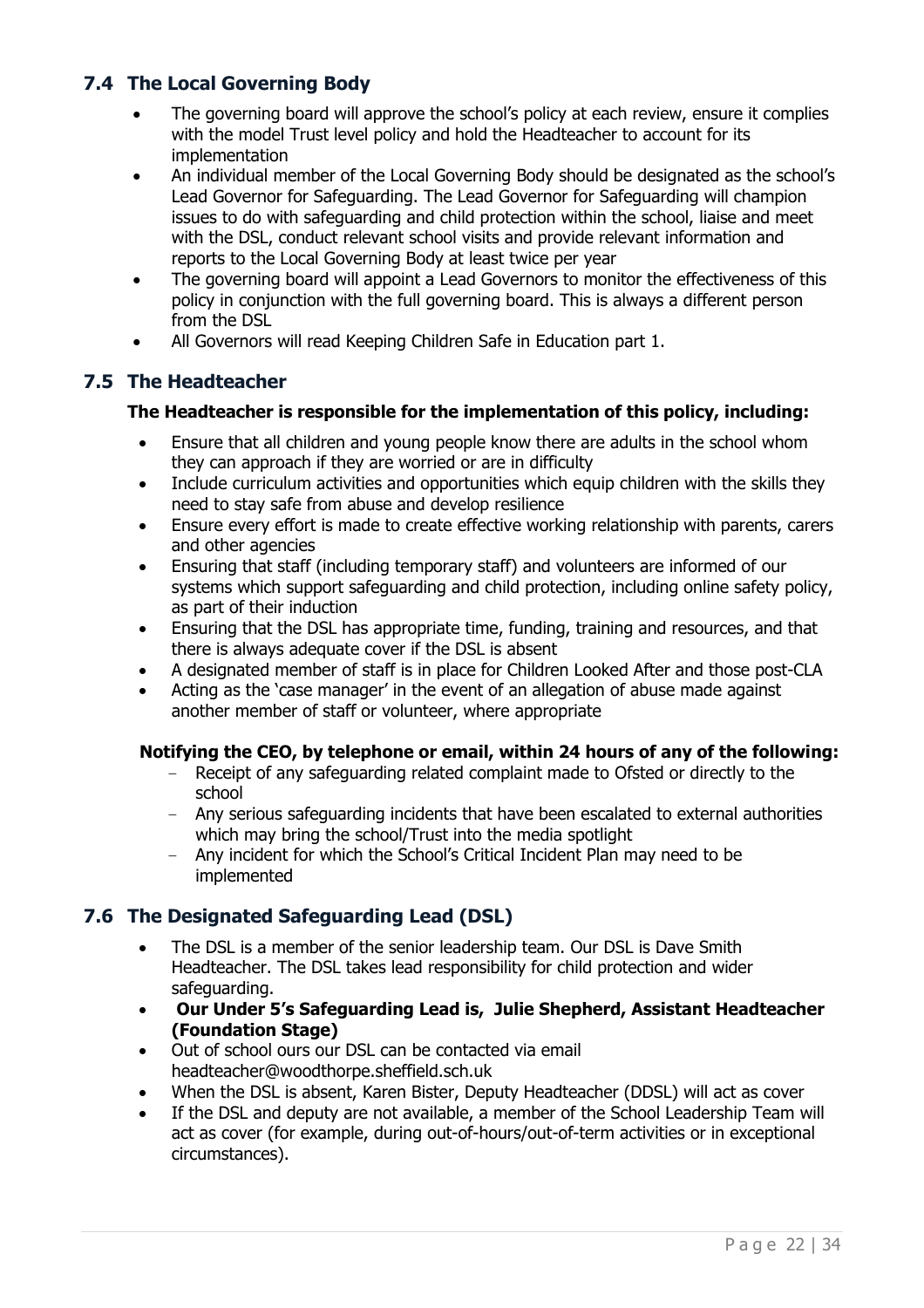The DSL or deputy will be given the time, funding, training, resources and support to:

- Provide advice and support to other staff on child welfare and child protection matters (including online safety)
- Refer suspected cases, as appropriate, to the relevant body
- Take part in strategy discussions and inter-agency meetings and/or support other staff to do so
- Provide information to the Trust, LGB and local authority safeguarding partners
- The DSL will also keep the Headteacher informed of any issues and liaise with local authority case managers and designated officers for child protection concerns as appropriate.
- Conducting new staff safeguarding inductions
- Maintaining and monitoring child protection records and acting upon concerns where necessary and appropriate.

#### <span id="page-27-0"></span>**7.7 All staff**

All staff will read and understand Part 1 and Annex A of the Department for Education's statutory safeguarding guidance, [Keeping Children Safe in Education,](https://www.gov.uk/government/publications/keeping-children-safe-in-education--2) and review this guidance at least annually.

All staff will be aware of:

- Our systems which support safeguarding, including this child protection and safeguarding policy.
- The process for making referrals to local authority children's social care and for statutory assessments that may follow a referral, including the role they might be expected to play.
- What to do if they identify a safeguarding issue or a child tells them they are being abused or neglected, and how to maintain an appropriate level of confidentiality while liaising with relevant professionals.
- The signs of different types of abuse and neglect, as well as specific safeguarding issues
- All staff will understand what constitutes sexual harassment and sexual violence and will have a clear understanding of the school systems and processes to deal with this. All reported incidents will be taken seriously.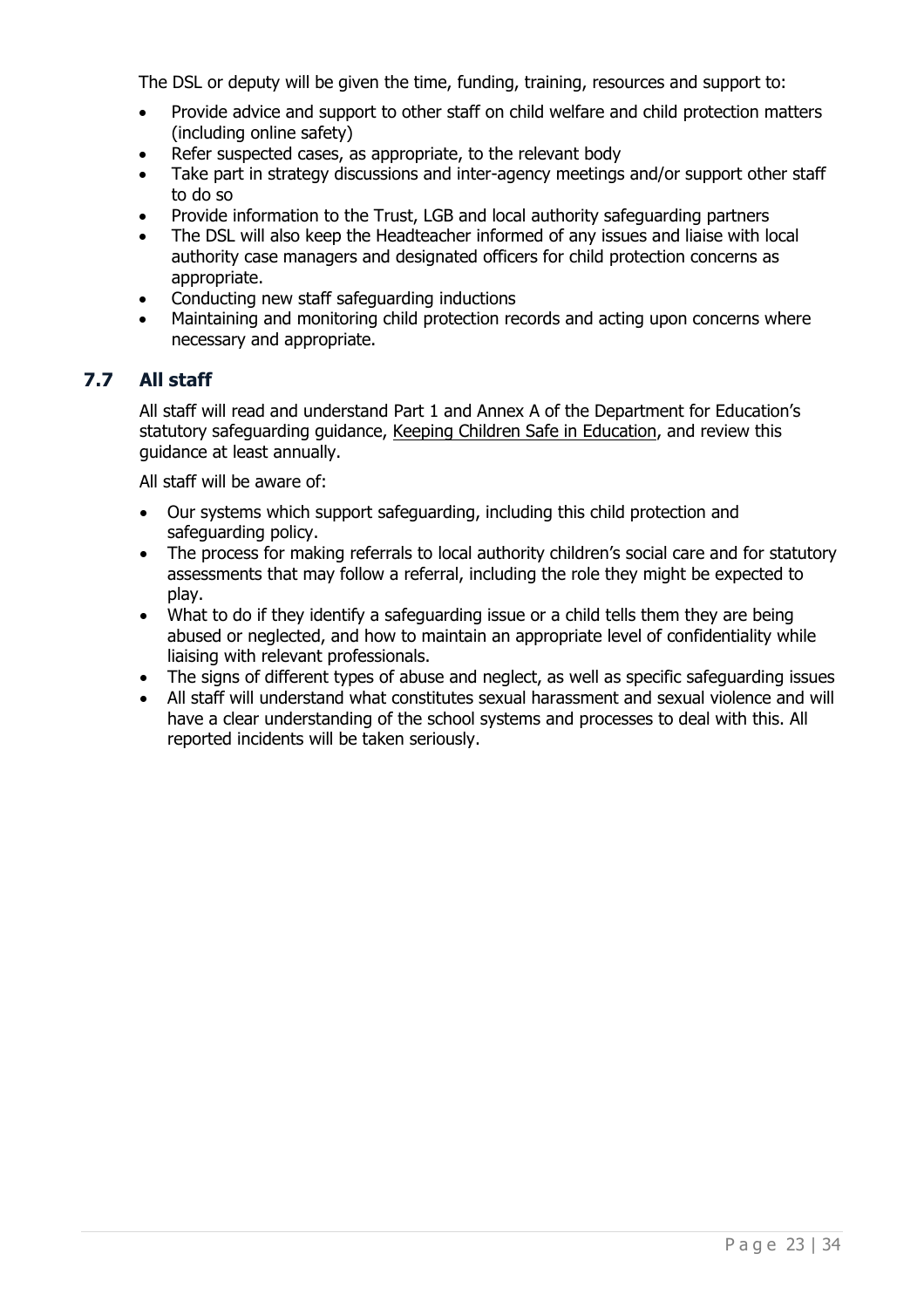## <span id="page-28-0"></span>**8. Reporting concerns and taking action**

Staff, volunteers and governors must follow the procedures set out below in the event of a safeguarding issue. Please note  $-$  in this and subsequent sections, you should take any references to the DSL to mean "the DSL (or deputy DSL)".

#### <span id="page-28-1"></span>**8.1 If a child is suffering or likely to suffer harm, or in immediate danger**

A referral should be made to the DSL if anyone believes a child is suffering or likely to suffer from harm, or in immediate danger. The DSL should immediately inform children's social care and/or the police. In emergency situations, if the DSL or Headteacher is not immediately available then **anyone can make a referral by calling the Police or Sheffield Safeguarding Hub (0114 2734855)**.

If an emergency referral is made by an individual they must ensure the DSL is informed as soon as possible. Follow the Sheffield procedure for making a [referral.](https://www.safeguardingsheffieldchildren.org/assets/1/referring_your_safeguarding_concerns_sept_21.pdf) Further information on how to report abuse is available [here.](https://www.gov.uk/report-child-abuse-to-local-council) If it is appropriate to refer the case to local authority children's social care or the police, the DSL will make the referral or support you to do so.

The local authority will decide within 1 working day of a referral about what course of action to take and will let the person who made the referral know the outcome. The DSL or person who made the referral must follow up with the local authority if this information is not made available, and ensure outcomes are properly recorded.

If the child's situation does not seem to be improving after the referral, the DSL or person who made the referral must follow local escalation procedures to ensure their concerns have been addressed and that the child's situation improves.

#### <span id="page-28-2"></span>**8.2 If a child makes a disclosure to you**

If a child discloses a safeguarding issue to you, you should:

- Listen to and believe them. All disclosures and reports must be taken seriously.
- Allow them time to talk freely and do not ask leading questions
- Stay calm and do not show that you are shocked or upset
- Tell the child they have done the right thing in telling you. Do not tell them they should have told you sooner
- Explain what will happen next and that you will have to pass this information on. Do not promise to keep it a secret
- Write up your conversation as soon as possible in the child's own words. Stick to the facts, and do not put your own judgement on it
- Sign and date the write-up and pass it on to the DSL. Alternatively, if appropriate, make a referral to children's social care and/or the police directly, and tell the DSL as soon as possible that you have done so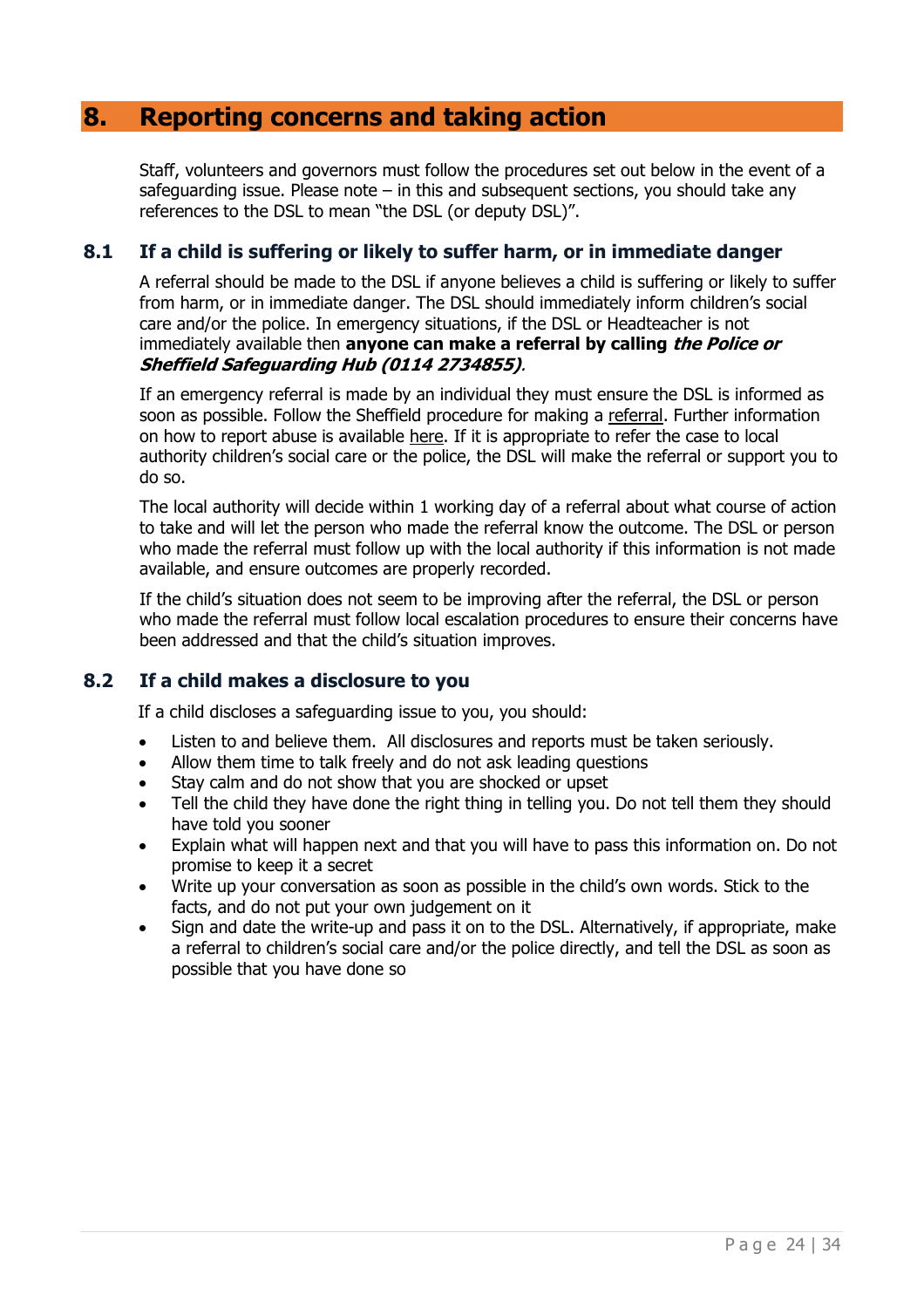#### <span id="page-29-0"></span>**8.3 If you have concerns about a child**

If you have concerns about a child (as opposed to believing a child is suffering or likely to suffer from harm, or is in immediate danger):

- Follow Sheffield procedure for referring [your safeguarding concerns.](https://www.safeguardingsheffieldchildren.org/assets/1/referring_your_safeguarding_concerns_sept_21.pdf)
- Where possible, speak to the DSL first to agree a course of action.
- If the DSL is not available, this should not delay appropriate action being taken. Speak to a deputy DSL, or member of the senior leadership team and/or take advice from local authority children's social care. You can also seek advice at any time from the NSPCC helpline on 0808 800 5000. Share details of any actions you take with the DSL (or deputy) as soon as practically possible.
- Make a referral to local authority children's social care directly, if appropriate (see 'Referral' below). Share any action taken with the DSL as soon as possible.

#### **Figure 1: procedure if you have concerns about a child's welfare (no immediate danger)**

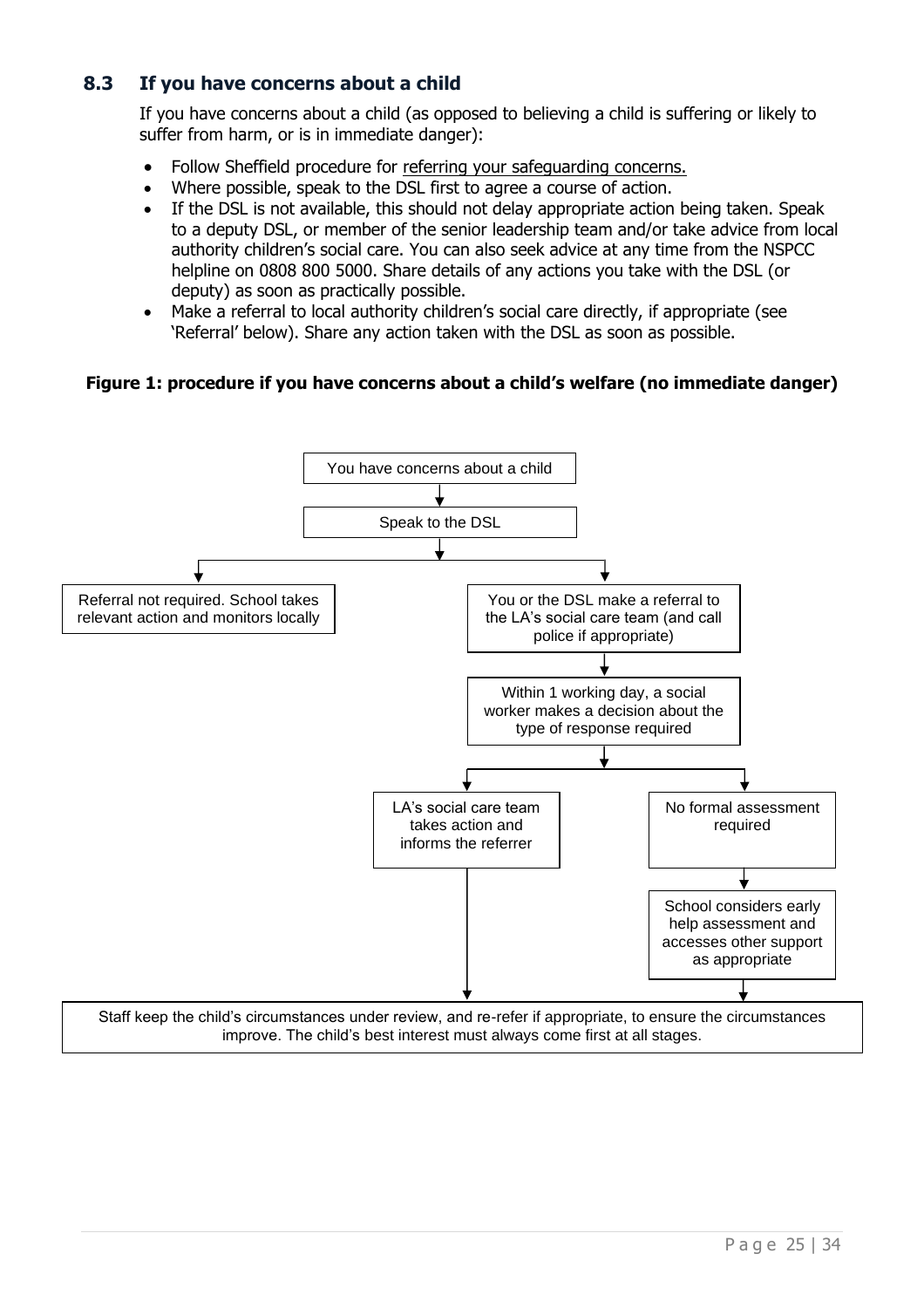#### <span id="page-30-0"></span>**8.4 Consensual & non-consensual sharing of nude and semi-nude images & videos (Sexting)**

This approach based on guidance from the UK Council for Child Internet Safety for [all staff](https://assets.publishing.service.gov.uk/government/uploads/system/uploads/attachment_data/file/647389/Overview_of_Sexting_Guidance.pdf) and for [DSLs and senior leaders](https://assets.publishing.service.gov.uk/government/uploads/system/uploads/attachment_data/file/609874/6_2939_SP_NCA_Sexting_In_Schools_FINAL_Update_Jan17.pdf) and the Sheffield Children Safeguarding Partnership [Online](https://www.safeguardingsheffieldchildren.org/assets/1/online_safety___risk_assessment_sept_21.pdf)  [Safety, Sept 21](https://www.safeguardingsheffieldchildren.org/assets/1/online_safety___risk_assessment_sept_21.pdf)

#### **Your responsibilities when responding to an incident**

If you are made aware of an incident involving sexting (also known as 'youth produced sexual imagery'), you must report it to the DSL immediately. You must **not**:

- View, download or share the imagery yourself, or ask a pupil to share or download it. If you have already viewed the imagery by accident, you must report this to the DSL
- Delete the imagery or ask the pupil to delete it
- Ask the pupil(s) who are involved in the incident to disclose information regarding the imagery (this is the DSL's responsibility)
- Share information about the incident with other members of staff, the pupil(s) it involves or their, or other, parents and/or carers
- Say or do anything to blame or shame any young people involved
- You should explain that you need to report the incident and reassure the pupil(s) that they will receive support and help from the DSL.

#### <span id="page-30-1"></span>**8.5 Concerns about a staff member, supply teacher or volunteer**

If you have concerns about a member of staff (including a supply teacher or volunteer), or an allegation is made about a member of staff (including a supply teacher or volunteer) posing a **risk of harm** to children, speak to the Headteacher immediately.

Staff will have met the **harm threshold** if they have:

- Behaved in a way that has harmed a child, or may have harmed a child (or young person)
- Possibly committed a criminal offence against or related to a child
- Behaved towards a child or children in a way that indicates they may pose a risk of harm to children
- Behaved/may have behaved in a way that indicates they may not be suitable to work with children.
- The Headteacher/Chief Executive Officer will then follow the procedures and process checklist set out in Sheffield Children Safeguarding Partnership [Allegations & concerns](https://www.safeguardingsheffieldchildren.org/assets/1/allegations___concerns_about_staff___volunteers_sept_21.pdf)  [about staff & volunteers in education settings, Sept 21.](https://www.safeguardingsheffieldchildren.org/assets/1/allegations___concerns_about_staff___volunteers_sept_21.pdf)
- Allegations should be responded to quickly, fairly and consistently, protecting the child or young person whilst supporting the person subject to the allegation.
- The LADO and case manager should systematically record the allegations detailing all decisions and actions.
- Procedures for dealing with allegations will be applied with common sense and judgement.
- Staff should refer to the Allegations & concerns about staff and volunteers process checklist which can be found in the above Sheffield policy.
- **If the concerns/allegations are about the Headteacher, individuals must report this directly to the Chief Executive Officer.**
- **If the concerns/allegations are about the Chief Executive Officer, individuals must report this directly to the Chair of the Trust Board**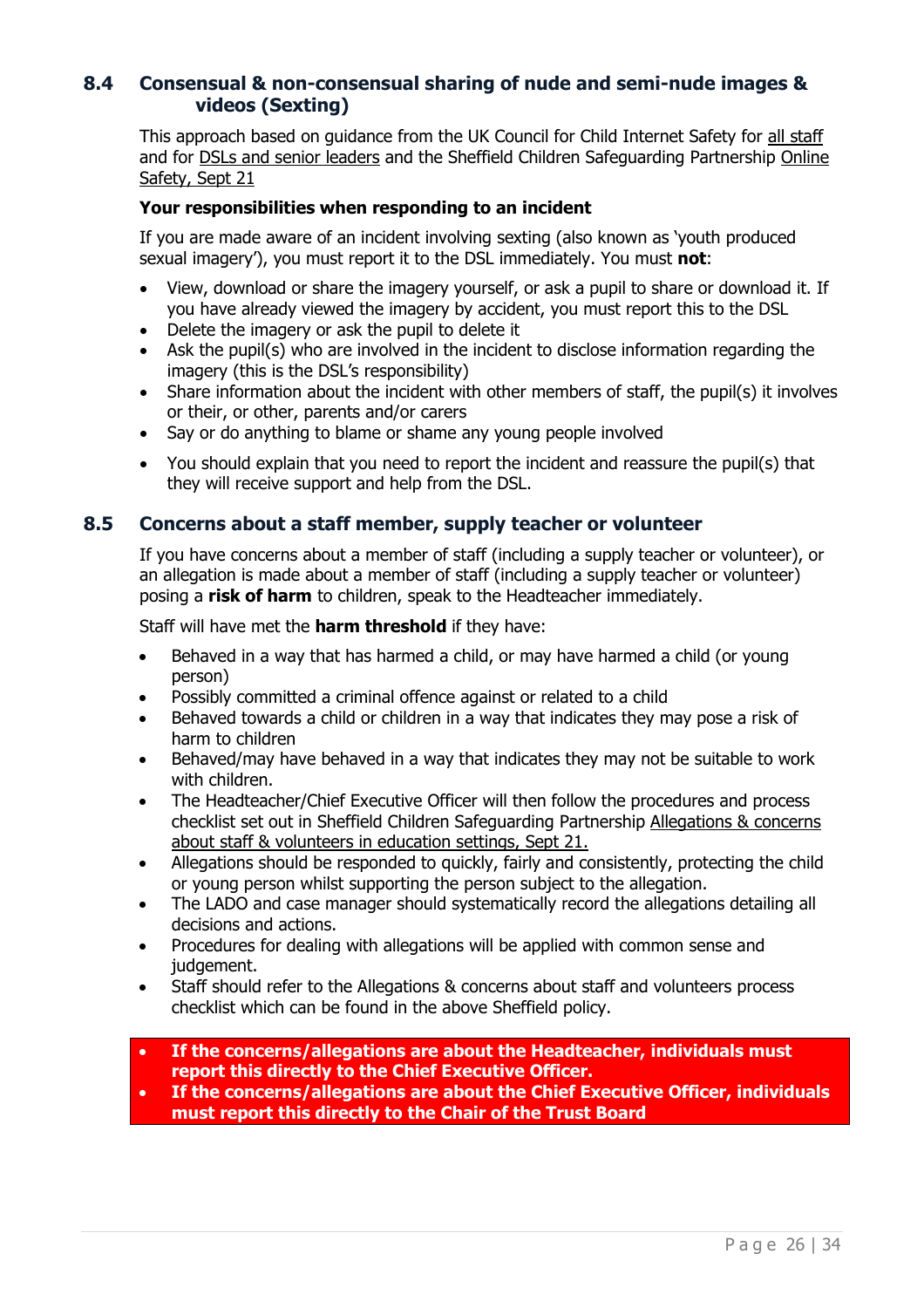#### **Concerns that do not meet the 'harm threshold'**

Low-level concerns about adult behaviour are those that do not meet the 'harm threshold' above but are not insignificant. They often cause a sense of unease or a 'nagging doubt'. e.g., behaviour that is:

- inconsistent with staff code of conduct, including outside work
- over friendly with children
- having favourites
- taking photographs of children/young people on their mobile phone
- engaging with a child on a one-to-one basis in a secluded area or behind a closed door
- using inappropriate sexualised, intimidating, or offensive language

Such behaviour can appear inadvertent, thoughtless, or inappropriate, or intend to enable abuse. Concerns may arise from a:

- suspicion or complaint
- disclosure made by any child, parent, or other adult
- as a result of vetting checks

The school will ensure the staff codes of conduct; behaviour policy and safeguarding policies and procedures are implemented effectively, and that appropriate action is taken to deal with any concern

#### **Sharing Concerns:**

- If staff have a **low-level** concern about a member of staff (including a supply teacher or volunteer) they should be reported to the Headteacher. (If the concerns are about the DSL or the Headteacher these should be reported to the Chief Executive Officer or, if there is a conflict of interest, directly to the LADO)
- If staff find themselves in a situation that could be misinterpreted, or they have behaved in a way that falls below professional standards they should self-refer.

#### **Recording Concerns:**

- The DSL, deputy or the Headteacher should record all low-level concerns. Records should include:
	- − Details of the concern
	- − How the concern arose
	- − The context in which the concern arose and
	- − Action taken
- Records should be reviewed so that patterns of concerning behaviour can be recognised and appropriate action taken

Please refer to the Trust's Low Level Concerns Policy and the Trust's Managing allegations Against Staff Policy for more information.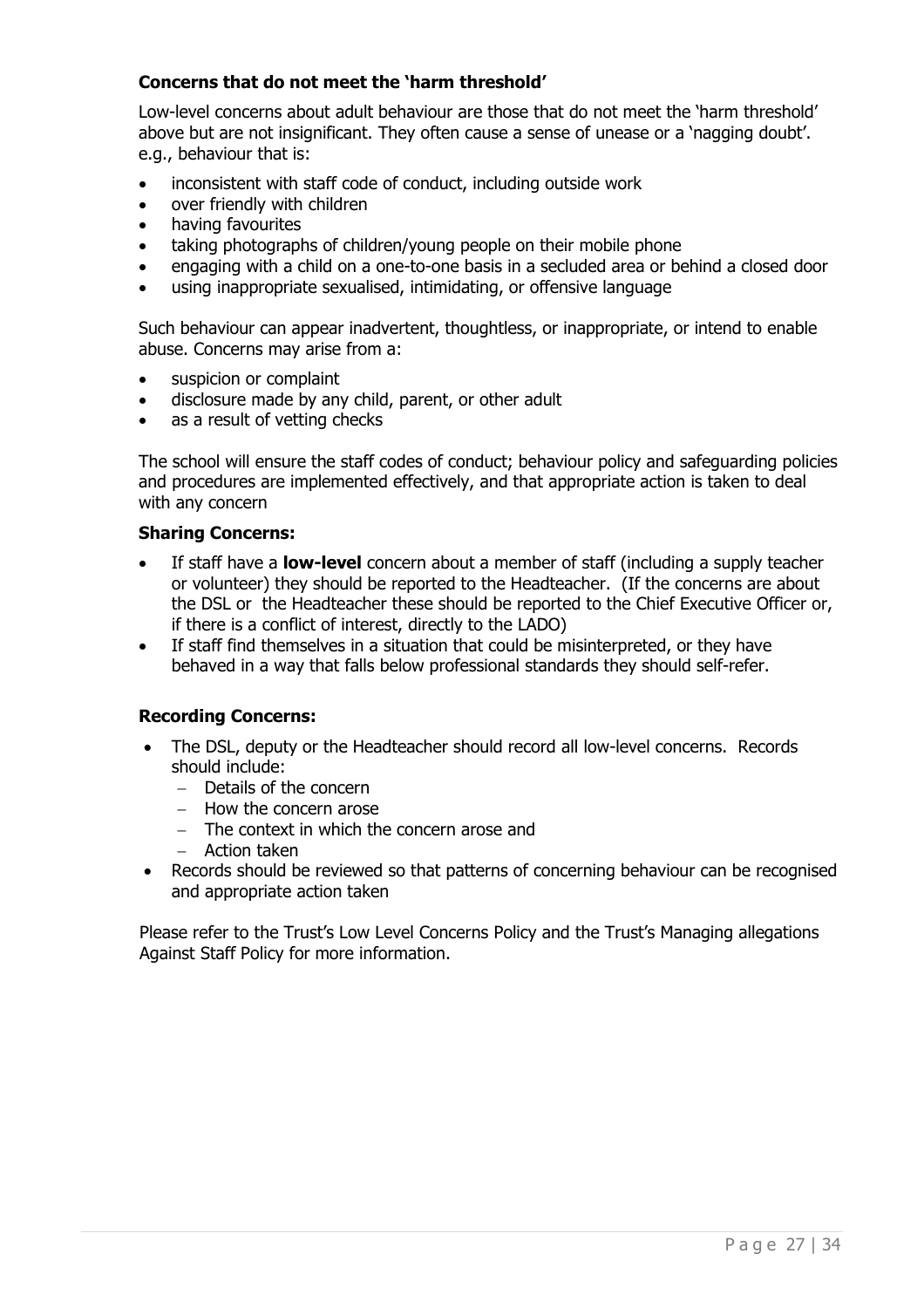## <span id="page-32-0"></span>**9. Pupils with special educational needs and disabilities**

The links below details the specific policy guidance around SEND, First aid and medical conditions from Sheffield Children Safeguarding Partnership [Special Education Needs &](https://www.safeguardingsheffieldchildren.org/assets/1/special_education_needs___disability_send_sept_21.pdf)  [Disability \(SEND\), Sept 21,](https://www.safeguardingsheffieldchildren.org/assets/1/special_education_needs___disability_send_sept_21.pdf) [First aid & medical conditions, Sept 21](https://www.safeguardingsheffieldchildren.org/assets/1/first_aid___medical_conditions_sept_21.pdf)

We recognise that pupils with special educational needs (SEN) and disabilities can face additional safeguarding challenges, including:

- Assumptions that indicators of possible abuse such as behaviour, mood and injury relate to the child's disability without further exploration
- Pupils being more prone to peer group isolation than other pupils
- The potential for pupils with SEN and disabilities being disproportionally impacted by behaviours such as bullying, without outwardly showing any signs
- Communication barriers and difficulties in overcoming these barriers

We offer extra support for pupils with SEN and disabilities.

## <span id="page-32-1"></span>**10. Pupils with a Social Worker**

- Pupils may need a social worker due to safeguarding or welfare needs. We recognise that a child's experiences of adversity and trauma can leave them vulnerable to further harm as well as potentially creating barriers to attendance, learning, behaviour and mental health.
- The DSL and all members of staff will work with and support social workers to help protect vulnerable children.
- Where we are aware that a pupil has a social worker, the DSL will always consider this fact to ensure any decisions are made in the best interests of the pupil's safety, welfare and educational outcomes. For example, it will inform decisions about:
	- − Responding to unauthorised absence or missing education where there are known safeguarding risks
	- − The provision of pastoral and/or academic support
- The school will provide as much information as possible as part of any referral process to help social care assessments consider contexts outside of the home and enable a contextual approach to harm.
- Child protection records should include:
	- − **A clear and comprehensive summary of a concern**
	- − **Details of how the concern was followed up and resolved**
	- − **A note of any action taken, decisions reached and outcomes**

The designated school key worker will ensure that child protection and Child in need files are up to date and are stored on CPOMs or other similar safeguarding systems.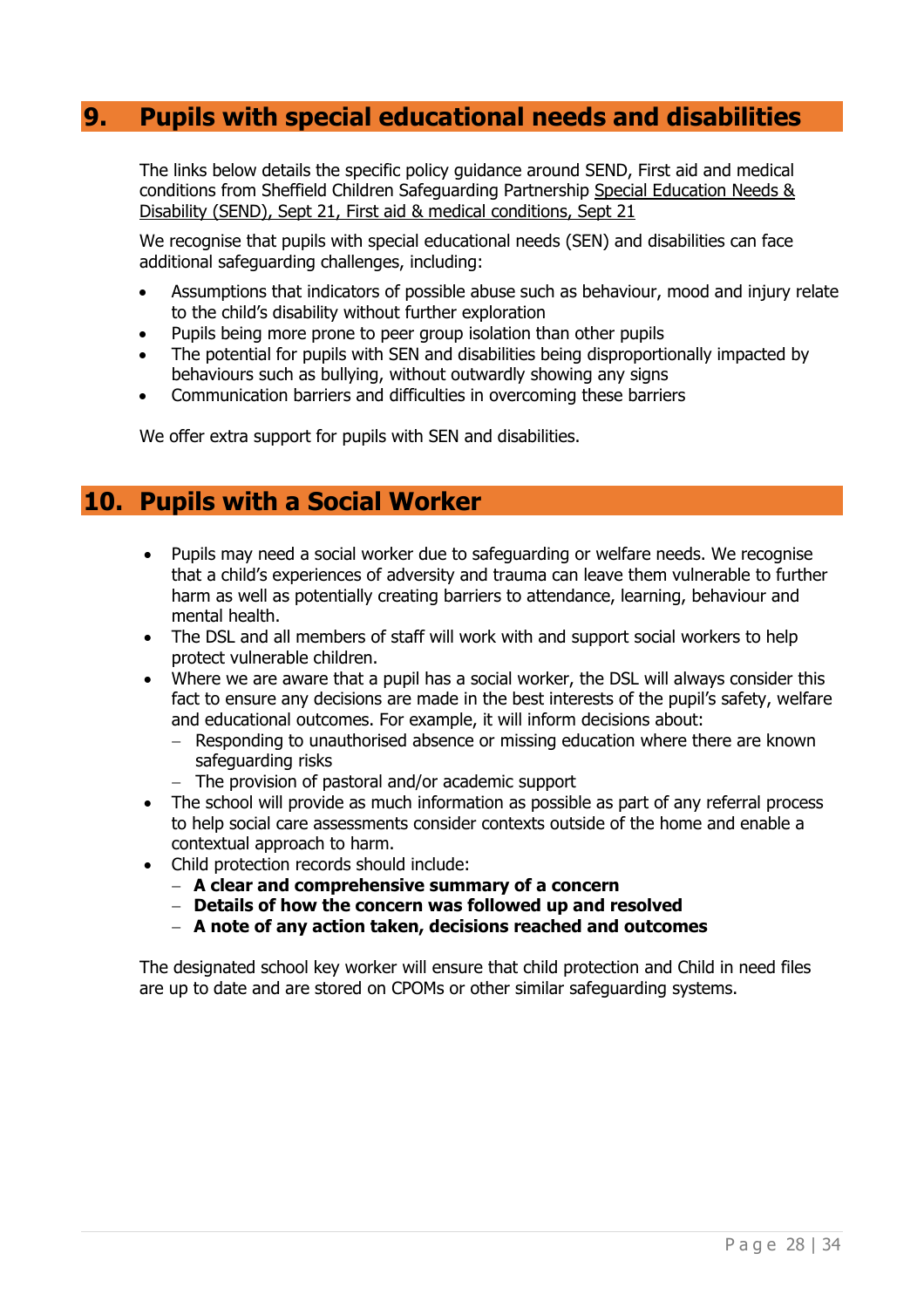## <span id="page-33-0"></span>**11. Children looked-after and previously looked-after children**

We will ensure that staff have the skills, knowledge and understanding to keep children looked-after and previously children looked-after safe. We will ensure that:

- Appropriate staff have relevant information about children's looked after legal status, contact arrangements with birth parents or those with parental responsibility, and care arrangements
- The DSL has details of children's social workers and relevant virtual school heads
- We have appointed a designated teacher, who is responsible for promoting the educational achievement of children looked-after and previously children looked-after in line with [statutory guidance.](https://www.gov.uk/government/publications/designated-teacher-for-looked-after-children)
- The designated teacher is appropriately trained and has the relevant qualifications and experience to perform the role. The designated teacher for looked after and previously [children looked-after](https://assets.publishing.service.gov.uk/government/uploads/system/uploads/attachment_data/file/683561/The_designated_teacher_for_looked-after_and_previously_looked-after_children.pdf)

## <span id="page-33-1"></span>**12. Confidentiality and Information Sharing**

All staff are bound by the staff code of conduct and where appropriate teacher standards. The Sheffield Children Safeguarding Partnership has provided specific policy guidance around sharing information and confidentiality and on what and how to share information at key pupil [transition](https://www.safeguardingsheffieldchildren.org/assets/1/pupil_transitions_sept_21.pdf) points.

Process & Principles for sharing information:

- Timely information sharing is essential to effective safeguarding
- Fears about sharing information must not be allowed to stand in the way of the need to promote the welfare, and protect the safety, of children.
- The Data Protection Act (DPA) 2018 and GDPR do not prevent, or limit, the sharing of information for the purposes of keeping children safe.
- If staff need to share 'special category personal data', the DPA 2018 contains 'safeguarding of children and individuals at risk' as a processing condition that allows practitioners to share information without consent if it is not possible to gain consent, it cannot be reasonably expected that a practitioner gains consent, or if to gain consent would place a child at risk.
- Staff should never promise a child that they will not tell anyone about a report of abuse, as this may not be in the child's best interests
- The government's [information sharing advice for safeguarding practitioners](https://www.gov.uk/government/publications/safeguarding-practitioners-information-sharing-advice) includes 7 'golden rules' for sharing information, and will support staff who have to make decisions about sharing information.
- If staff are in any doubt about sharing information, they should speak to the designated safeguarding lead (or deputy).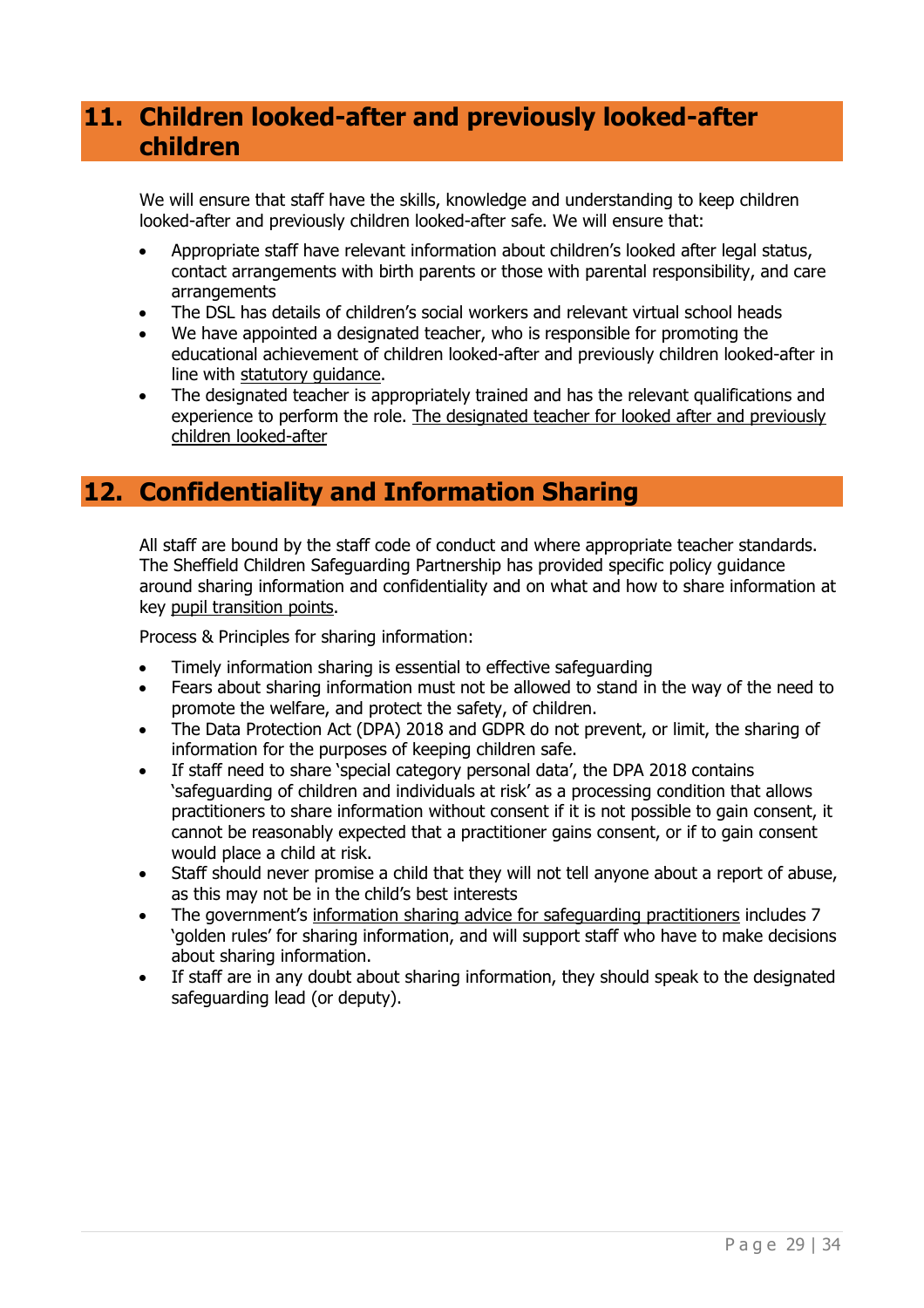## <span id="page-34-0"></span>**13. Notifying parents**

- Where appropriate, we will discuss any concerns about a child with the child's parents. The DSL or deputies will normally do this in the event of a suspicion or disclosure.
- Other staff will only talk to parents about any such concerns following consultation with the DSL or deputies.
- If we believe that notifying the parents would increase the risk to the child, we will discuss this with the local authority children's social care team before doing so.
- In the case of allegations of abuse made against other children, we will normally notify the parents of all the children involved.

## <span id="page-34-1"></span>**14. Mobile phones and smart technology**

- Staff will not take pictures or recordings of pupils on their personal phones or cameras.
- Further information can be found in the school's online policy.

## <span id="page-34-2"></span>**15. Safeguarding in the curriculum**

#### <span id="page-34-3"></span>**15.1 The Core Curriculum**

The Core Curriculum of each school should address the following through its PSHE/SMSC/wider curriculum offer:

- Bullying/Cyberbullying/Peer to peer abuse
- On-line safety
- Diversity issues
- Forced marriage, Honour Based Violence, FGM
- Domestic violence, drug and alcohol abuse
- Extremism, radicalisation
- Sexual exploitation  $-$  grooming, sexting
- Sexual harassment / sexual violence
- Promoting safe and respectful relationships (primary and secondary)
- Health education
- Child Criminal Exploitation and gang violence

In relation to the above schools also need to be aware of and be able to respond in a timely manner to any emerging safeguarding issues that happen in the local context.

# <span id="page-34-4"></span>**15.2 Enrichment activities**

- Where the Trust or school provides services or activities under supervision or management of Trust/school staff then the Trust's and school's Safeguarding and Child protection policies apply.
- **Where services or activities are provided separately by another body** this is not necessarily the case. The school must seek assurance that the body concerned has appropriate safeguarding and child protection policies and procedures in place (including inspecting these as needed); and ensure that there are arrangements in place to liaise with the school or college on these matters where appropriate.
- The school should ensure safeguarding requirements are included in any transfer of control agreement (i.e., lease or hire agreement), as a condition of use and occupation of the premises; and that failure to comply with this would lead to termination of the agreement.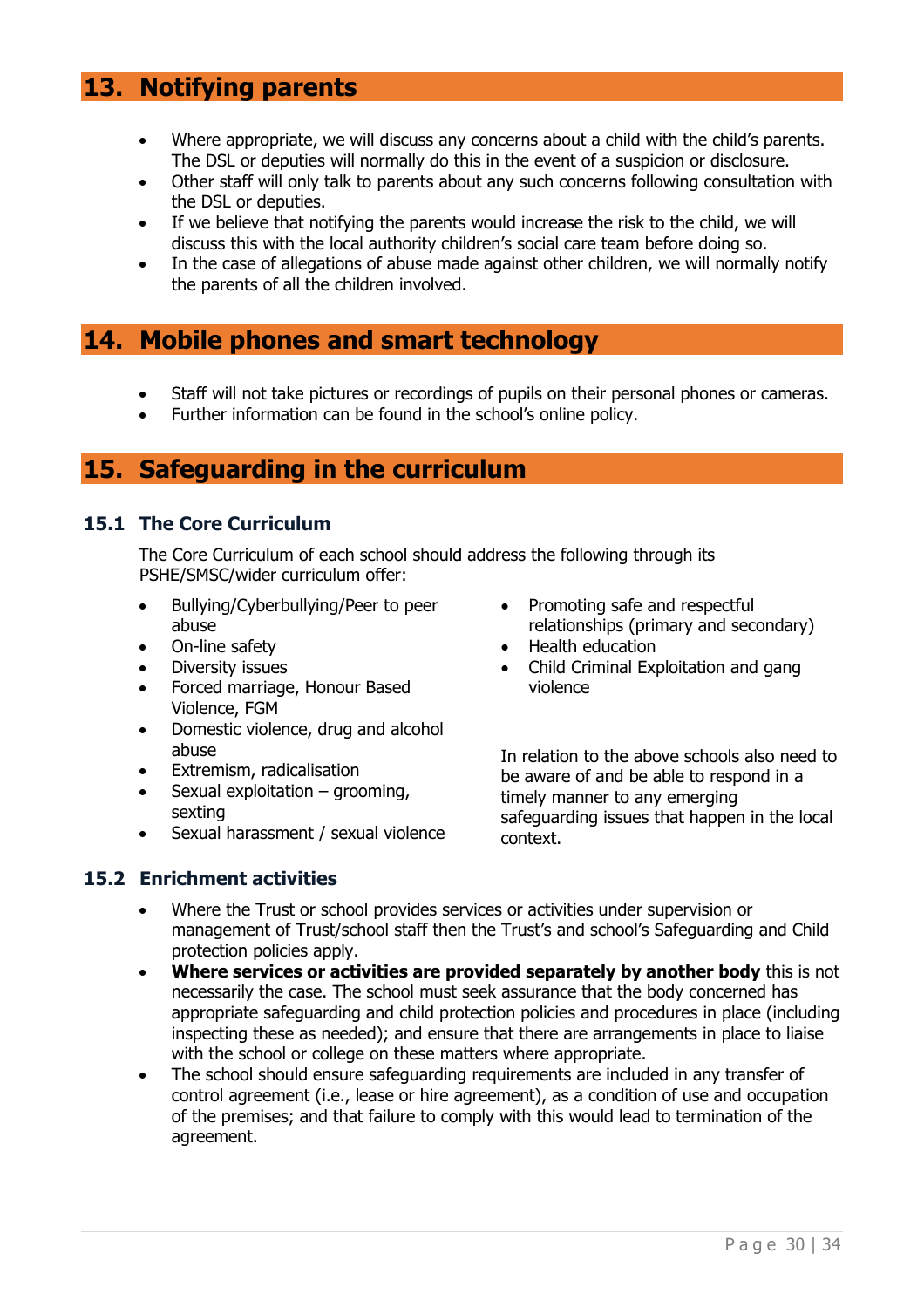#### <span id="page-35-0"></span>**15.3 Use/hire of school/college premises for non-school/college activities**

- Where schools hire out school or college facilities/premises to organisations or individuals (for example to community groups, sports associations, and service providers to run community or extra-curricular activities) they should ensure that appropriate arrangements are in place to keep children safe.
- It is the responsibility of the individual school to obtain and check this information.

#### <span id="page-35-1"></span>**15.4 Work Experience**

• Each individual school should ensure that the appropriate risk assessments and health and safety checks are in place to ensure the student's safety and wellbeing.

#### <span id="page-35-2"></span>**15.5 Alternative provision (AP)**

- The school must ensure that the appropriate safeguarding measures are in place at the AP.
- The school needs to share relevant information on the referral form to ensure students can be adequately supported and safeguarded, and maintain regular contact with AP providers.
- Attendance data will be collected and recorded for all students attending AP provision.

#### <span id="page-35-3"></span>**15.6 Elective Home Education (EHE)**

- Schools will work closely with the LA to ensure that any requests for EHE are followed up with a request from school for a meeting.
- All contact, subsequent meeting(s), meeting notes and outcomes will be carefully documented.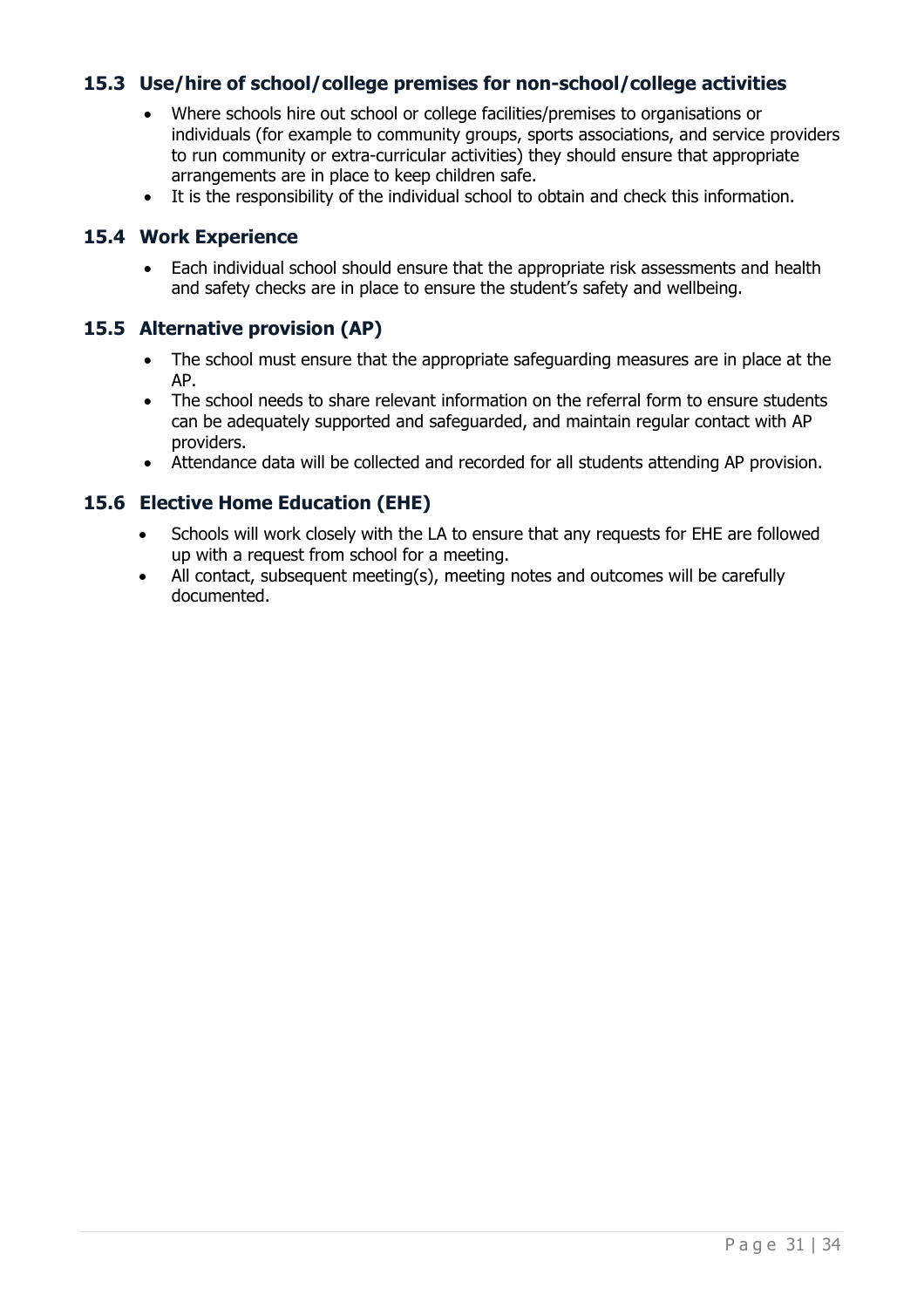## <span id="page-36-0"></span>**16. Complaints about safeguarding**

#### <span id="page-36-1"></span>**16.1 Complaints**

- Any external complaints about safeguarding in the school should follow the Trust complaints procedure.
- Any internal complaints about safeguarding in the school should be raised in the first instance with the headteacher.

#### <span id="page-36-2"></span>**16.2 Whistleblowing**

- Whistleblowing is the term used when an employee or worker passes on information concerning alleged wrongdoing such as unlawful conduct, financial malpractice, causing a danger to staff, the public or environment, contravening the Trust or School policies or the Trust Code of Conduct or deliberate concealment of any of these alleged activities. The wrongdoing disclosed must be in the 'public interest' and personal grievances or complaints would not normally be covered by whistleblowing law.
- If you are concerned about any organisation's practice when safeguarding children or vulnerable adults, raise your concern internally with your headteacher
- If you feel unable to do this (e.g., your concern relates to them), raise your concern with one of the specified people in the Trust whistleblowing policy

## <span id="page-36-3"></span>**17. Record-keeping**

- We will hold records in line with Trust record retention schedule.
- Our school uses CPOMs (online safeguarding storage system) to keep all safeguarding files secure.
- All safeguarding concerns, discussions, decisions made and the reasons for those decisions, must be recorded in writing (including CPOMS where appropriate). If you are in any doubt about whether to record something, discuss it with the DSL.
- Non-confidential records will be easily accessible and available. Confidential information and records will be held securely and only available to those who have a right or professional need to see them.
- If a child for whom the school has, or has had, safeguarding concerns moves to another school, the DSL will ensure that their child protection file is forwarded securely, and separately from the main student file. This will be completed in line with KCSIE guidance. In addition, if the concerns are significant or complex, and/or social services are involved, the DSL will speak to the DSL of the receiving school and provide information to enable them to have time to make any necessary preparations to ensure the safety of the child.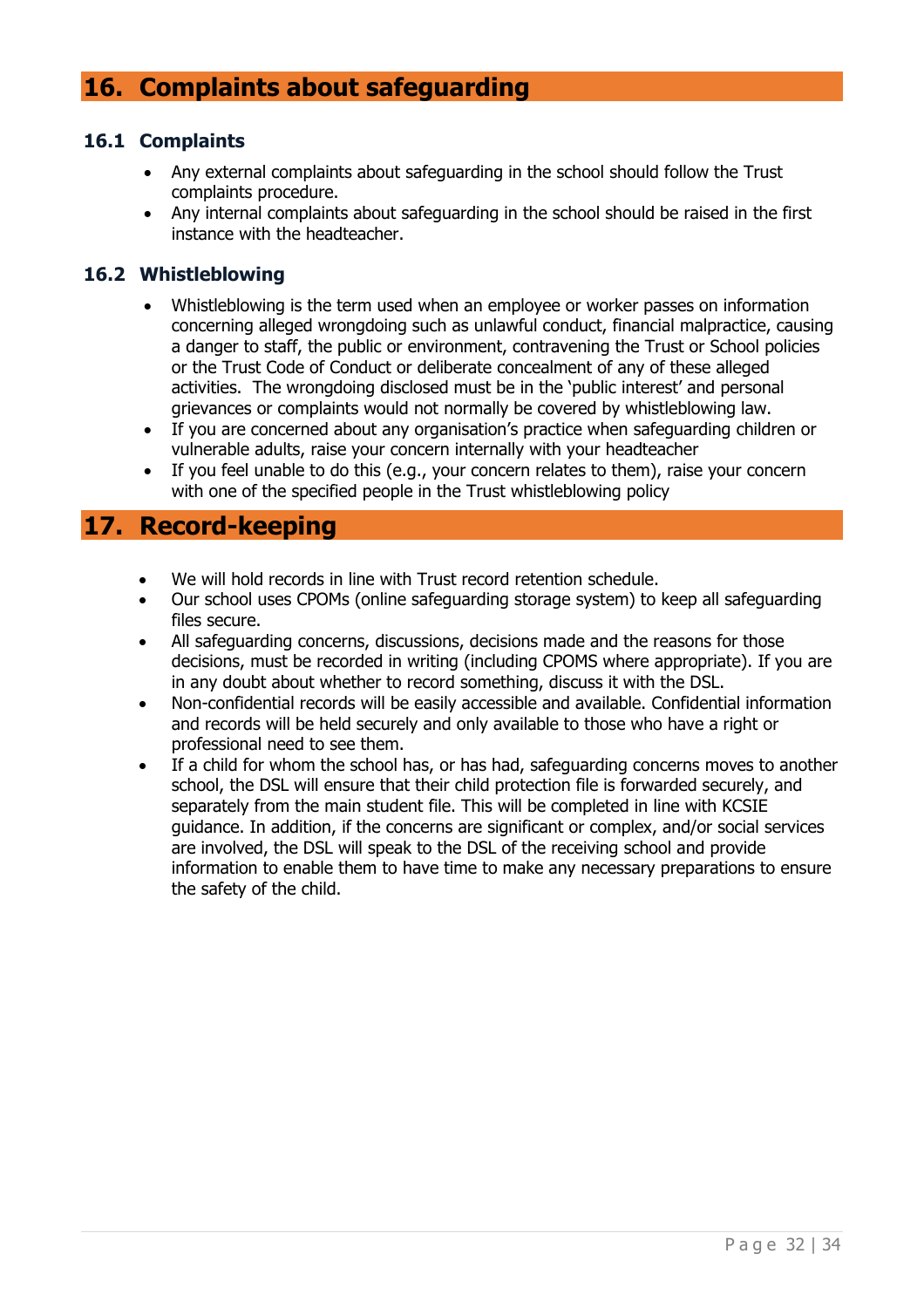## <span id="page-37-0"></span>**18. Training and safer recruitment**

#### <span id="page-37-1"></span>**18.1 All staff**

- All staff members and volunteers will undertake safeguarding and child protection training at induction.
- Staff will also receive regular safeguarding and child protection updates (for example, through emails, e-bulletins and staff meetings) as required, but at least annually.

#### <span id="page-37-2"></span>**18.2 The DSL and deputy DSL(s)**

- The DSL and Deputy will undertake child protection and safeguarding training at least every 2 years.
- In addition, they will update their knowledge and skills at regular intervals and at least annually (for example, through e-bulletins, meeting other DSLs, or taking time to read and digest safeguarding developments).

#### <span id="page-37-3"></span>**18.3 Governors**

• All Governors will receive training about safeguarding, to make sure they have the knowledge and information needed to perform their functions and understand their responsibilities.

#### <span id="page-37-4"></span>**18.4 Safer Recruitment – interview panels & practices**

The school will follow the Trust Recruitment Policy.

- At least one person conducting any interview for a post at the school will have undertaken safer recruitment training. This will cover, as a minimum, the contents of the Department for Education's statutory guidance, Keeping Children Safe in Education, and will be in line with local safeguarding procedures.
- The school will ensure all necessary recruitment checks are carried out in accordance with KCSIE.

## <span id="page-37-5"></span>**19. Monitoring arrangements**

This policy will be reviewed **annually** by the Senior Director of Inclusion for the Trust. At every review, it will be approved by the Trust Board and Local Governing Body.